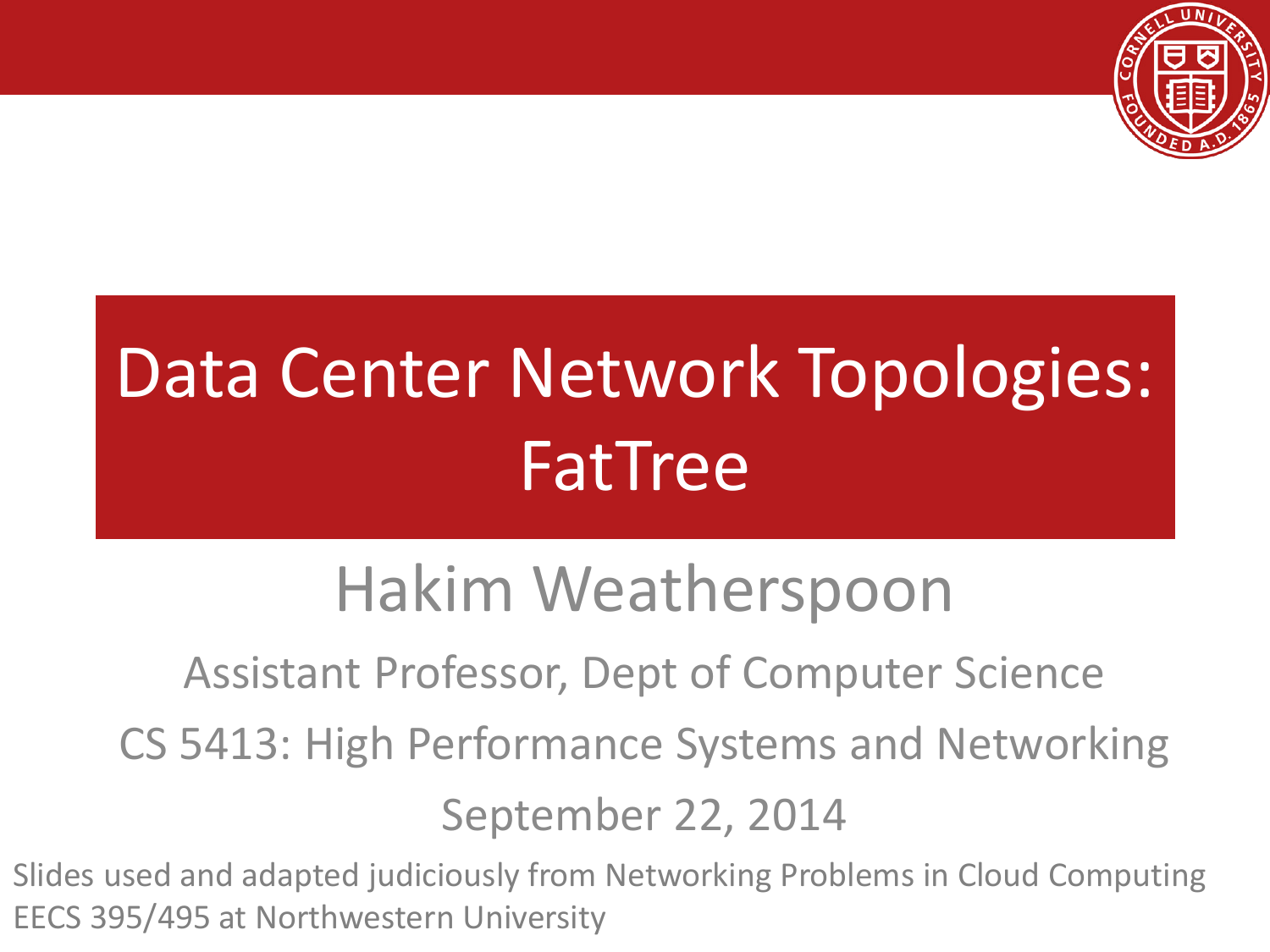# *Goals for Today*

- A Scalable, Commodity Data Center Network Architecture
	- M. Al-Fares, A. Loukissas, A. Vahdat. ACM SIGCOMM Computer Communication Review (CCR), Volume 38, Issue 4 (October 2008), pages 63-74.
- Main Goal: addressing the limitations of today's data center network architecture
	- single point of failure
	- oversubscription of links higher up in the topology
		- trade-offs between cost and providing
- Key Design Considerations/Goals
	- Allows host communication at line speed
		- no matter where they are located!
	- Backwards compatible with existing infrastructure
		- no changes in application & support of layer 2 (Ethernet)
	- Cost effective
		- cheap infrastructure
		- and low power consumption & heat emission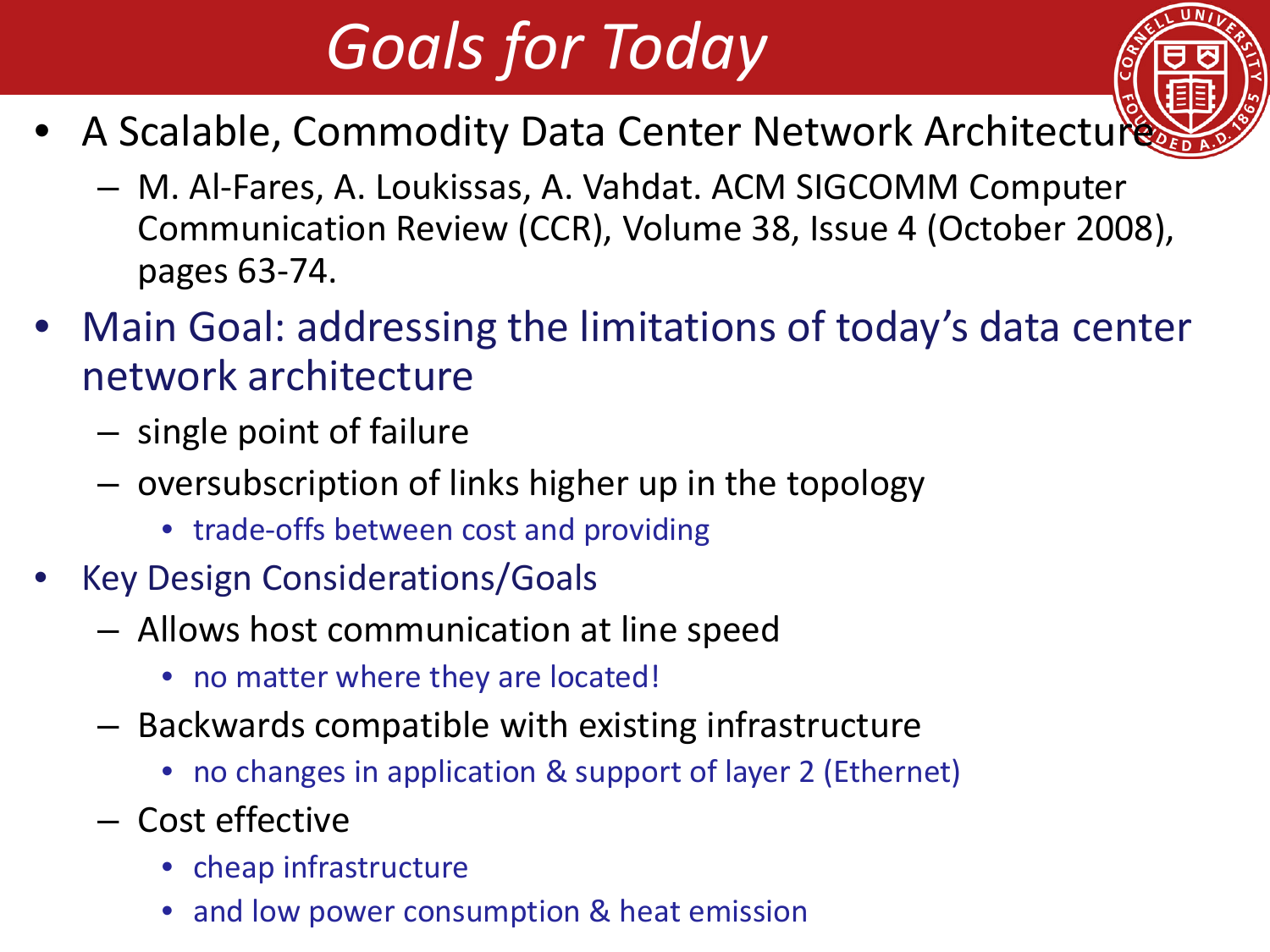### **Overview**



- Background of Current DCN Architectures
- Desired properties in a DC Architecture
- Fat tree based solution
- Evaluation
- Conclusion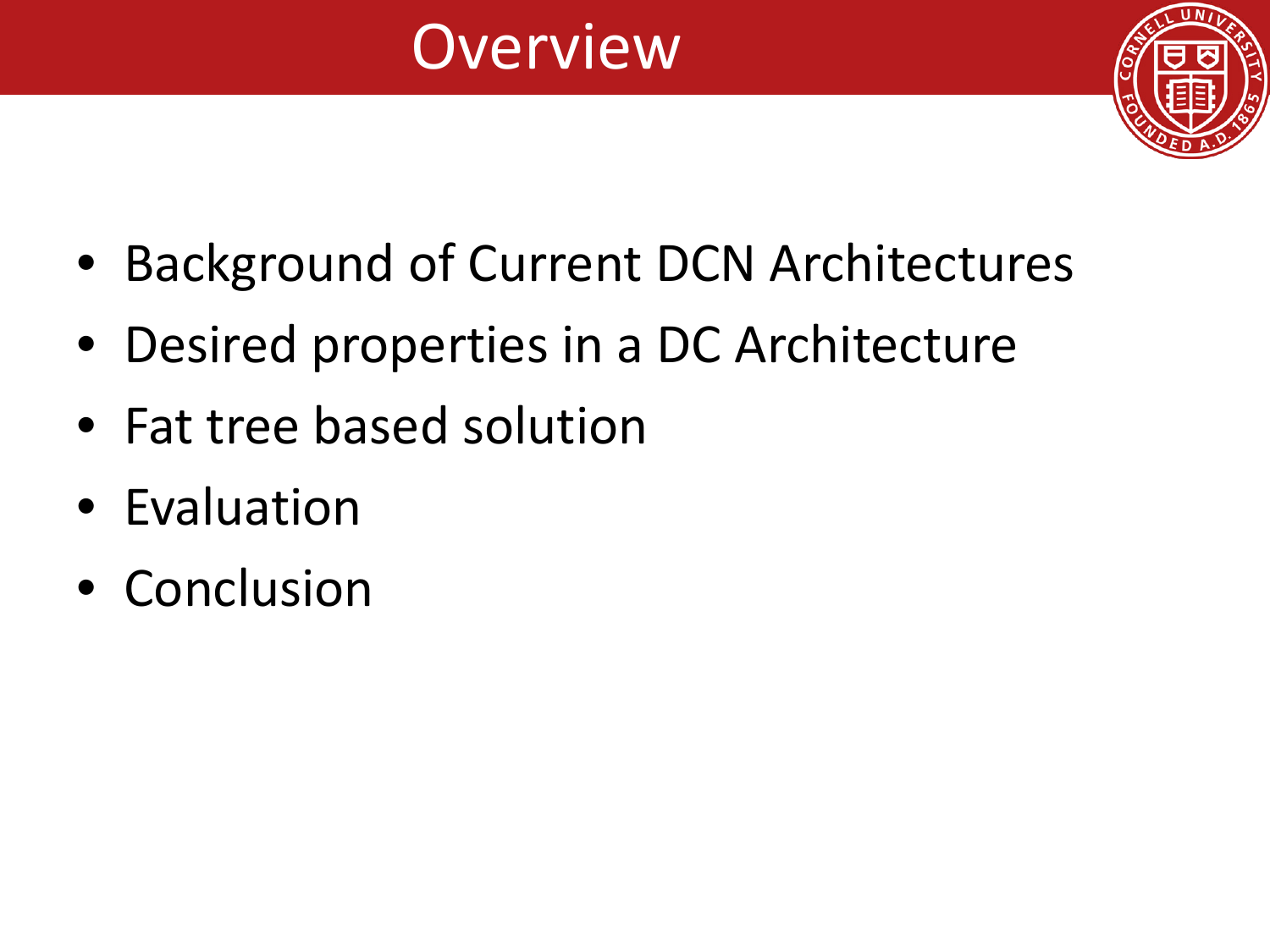## Background



#### *Topology:*

- 2 layers: 5K to 8K hosts
- 3 layer: >25K hosts
- Switches:
	- $\circ$  Leaves: have N GigE ports (48-288) + N 10 GigE uplinks to one or more layers of network elements
	- Higher levels: N 10 GigE ports (32-128)

#### *Multi-path Routing:*

- Ex. ECMP
	- $\circ$  without it, the largest cluster = 1,280 nodes
	- Performs static load splitting among flows
	- Lead to oversubscription for simple comm. patterns
	- Routing table entries grows multiplicatively with number of paths, cost ++, lookup latency ++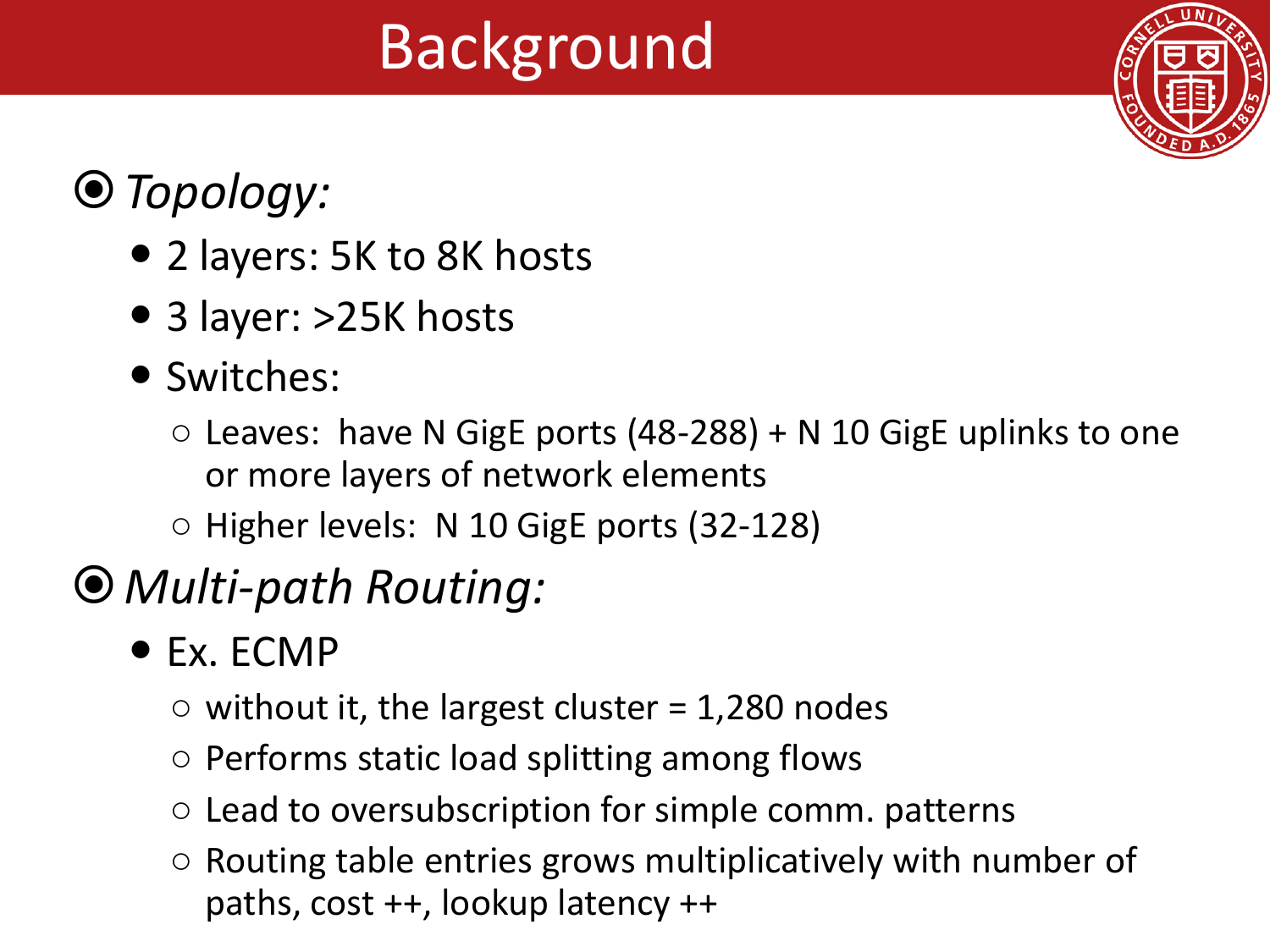#### Common Data Center Topology

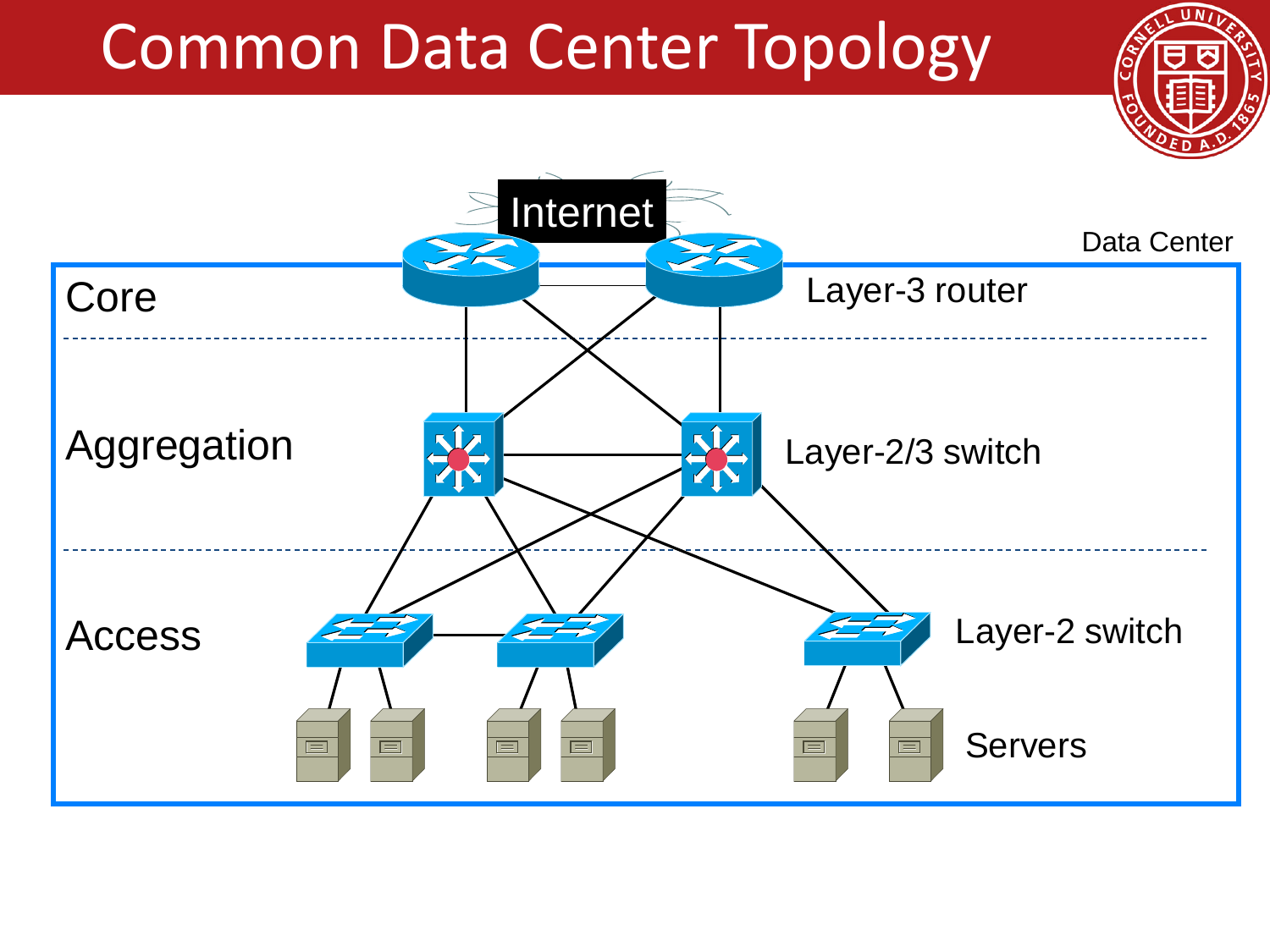# Background

#### *Oversubscription:*



- Ratio of the worst-case achievable aggregate bandwidth among the end hosts to the total bisection bandwidth of a particular communication topology
- Lower the total cost of the design
- Typical designs: factor of 2:5:1 (400 Mbps)to 8:1(125 Mbps)
- *Cost:*
	- Edge: \$7,000 for each 48-port GigE switch
	- Aggregation and core: \$700,000 for 128-port 10GigE switches
	- Cabling costs are not considered!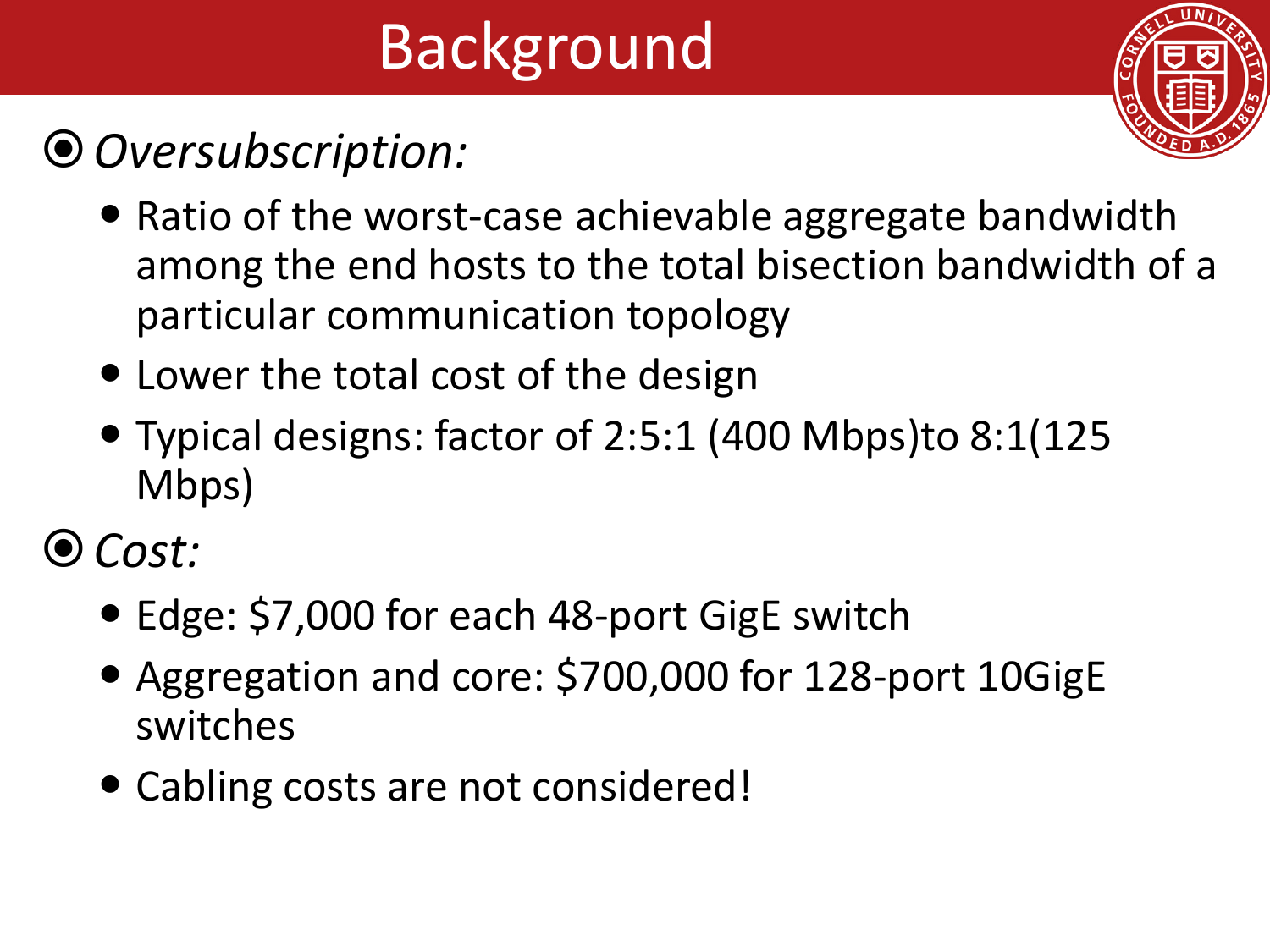#### Current Data Center Network Architectures

- Leverages specialized hardware and communication protocols **such as InfiniBand, Myrinet.**
	- These solutions can scale to clusters of thousands of nodes with high bandwidth
	- Expensive infrastructure, incompatible with TCP/IP applications
- **Leverages commodity Ethernet switches and routers to interconnect cluster machines**
	- Backwards compatible with existing infrastructures, low-cost
	- Aggregate cluster bandwidth scales poorly with cluster size, and achieving the highest levels of bandwidth incurs non-linear cost increase with cluster size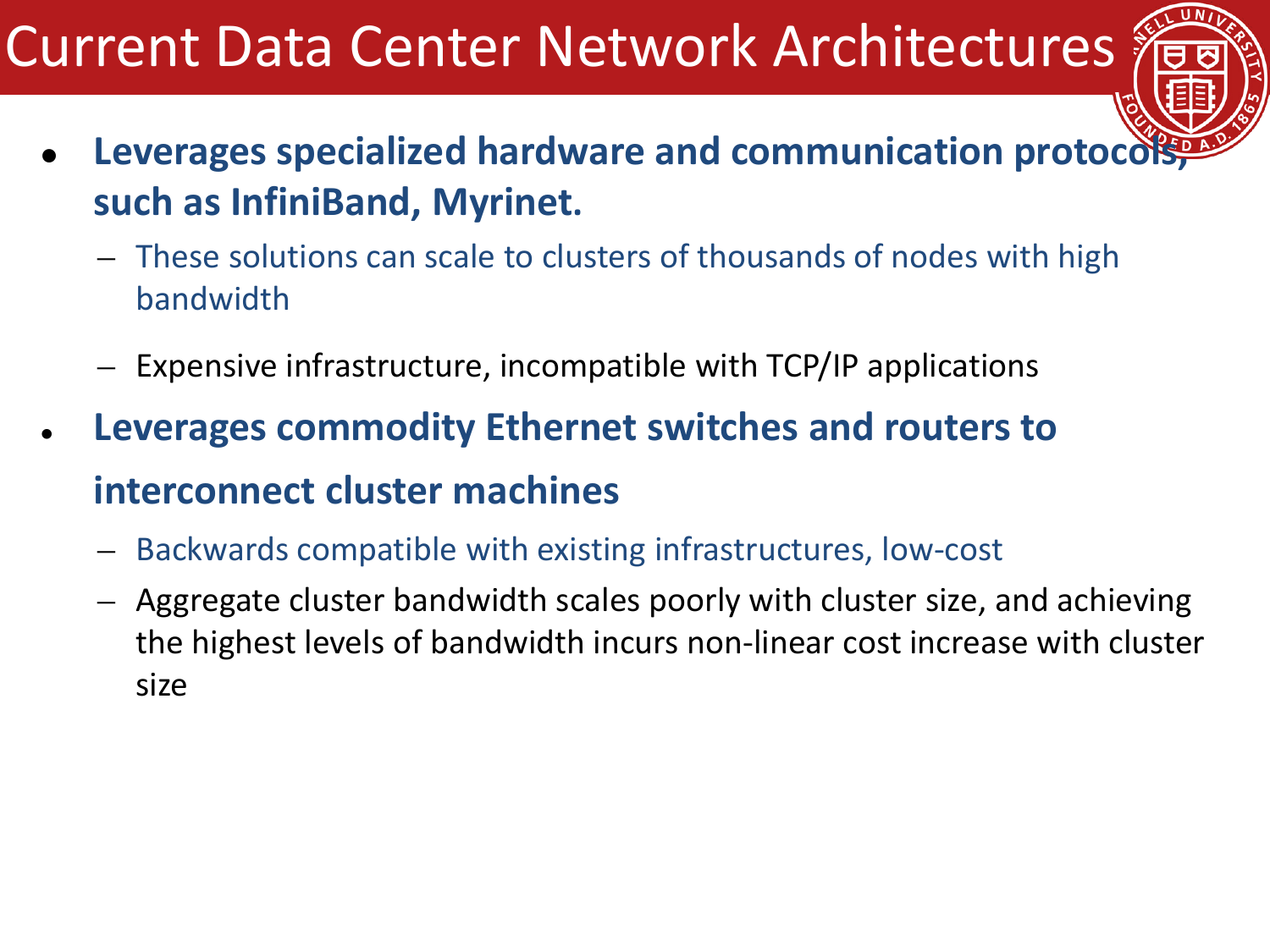## Problems with common DC Topology



- Single point of failure
- Over subscript of links higher up in the topology
	- Trade off between cost and provisioning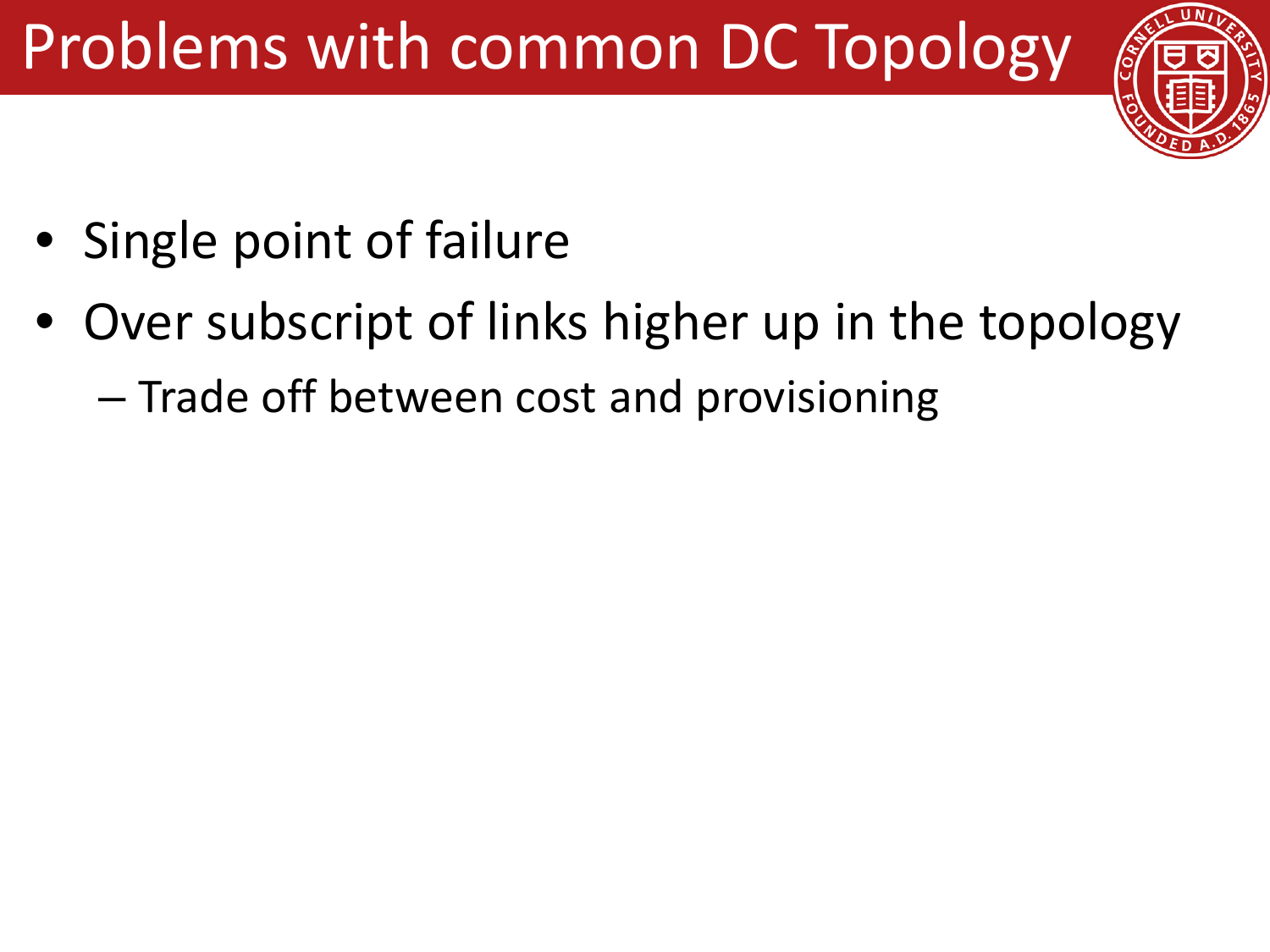#### Cost of maintaining switches



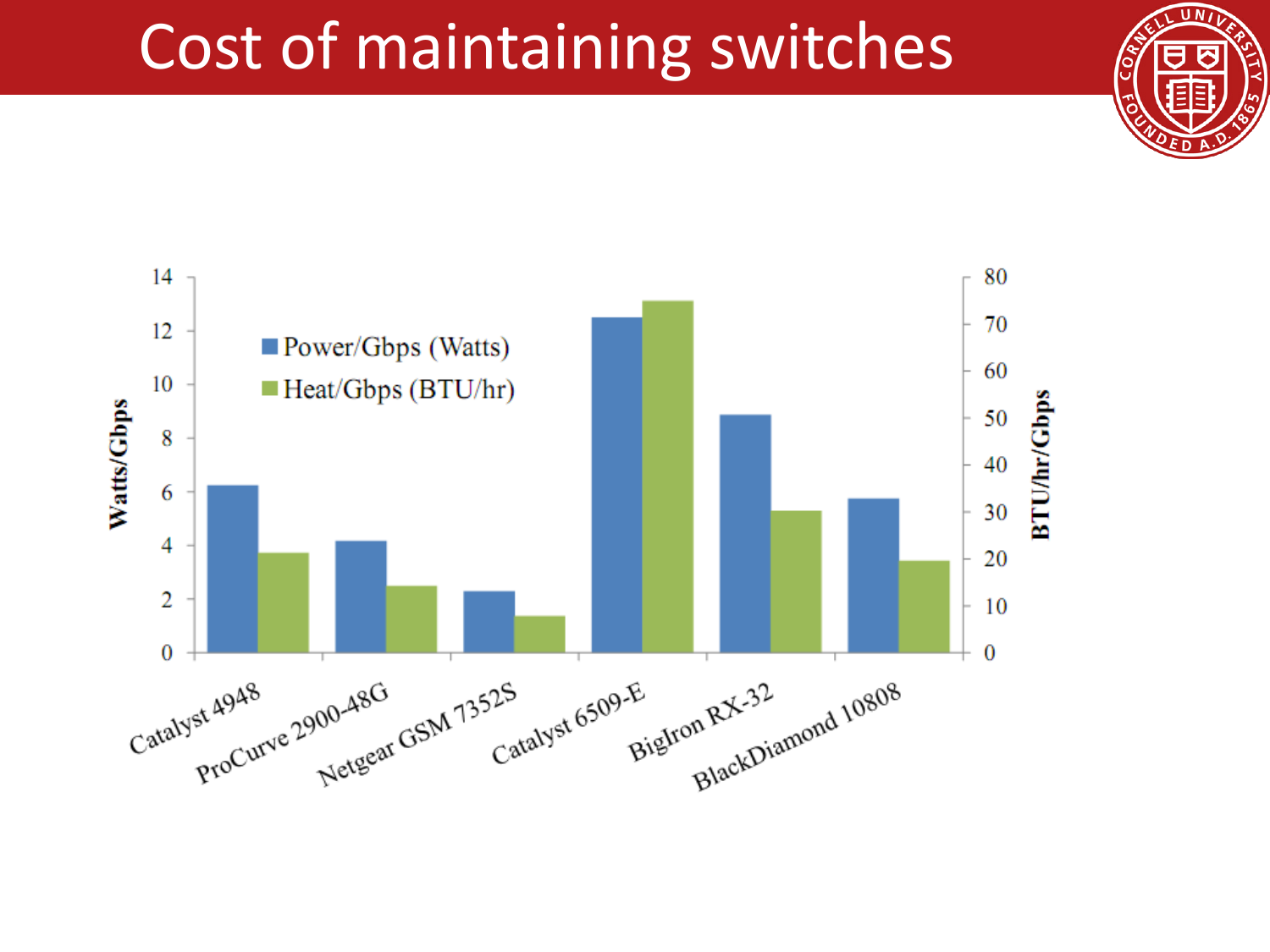## Properties of the solution

- Backwards compatible with existing infrastructure
	- No changes in application
	- Support of layer 2 (Ethernet)
- Cost effective
	- Low power consumption & heat emission
	- Cheap infrastructure
- Allows host communication at line speed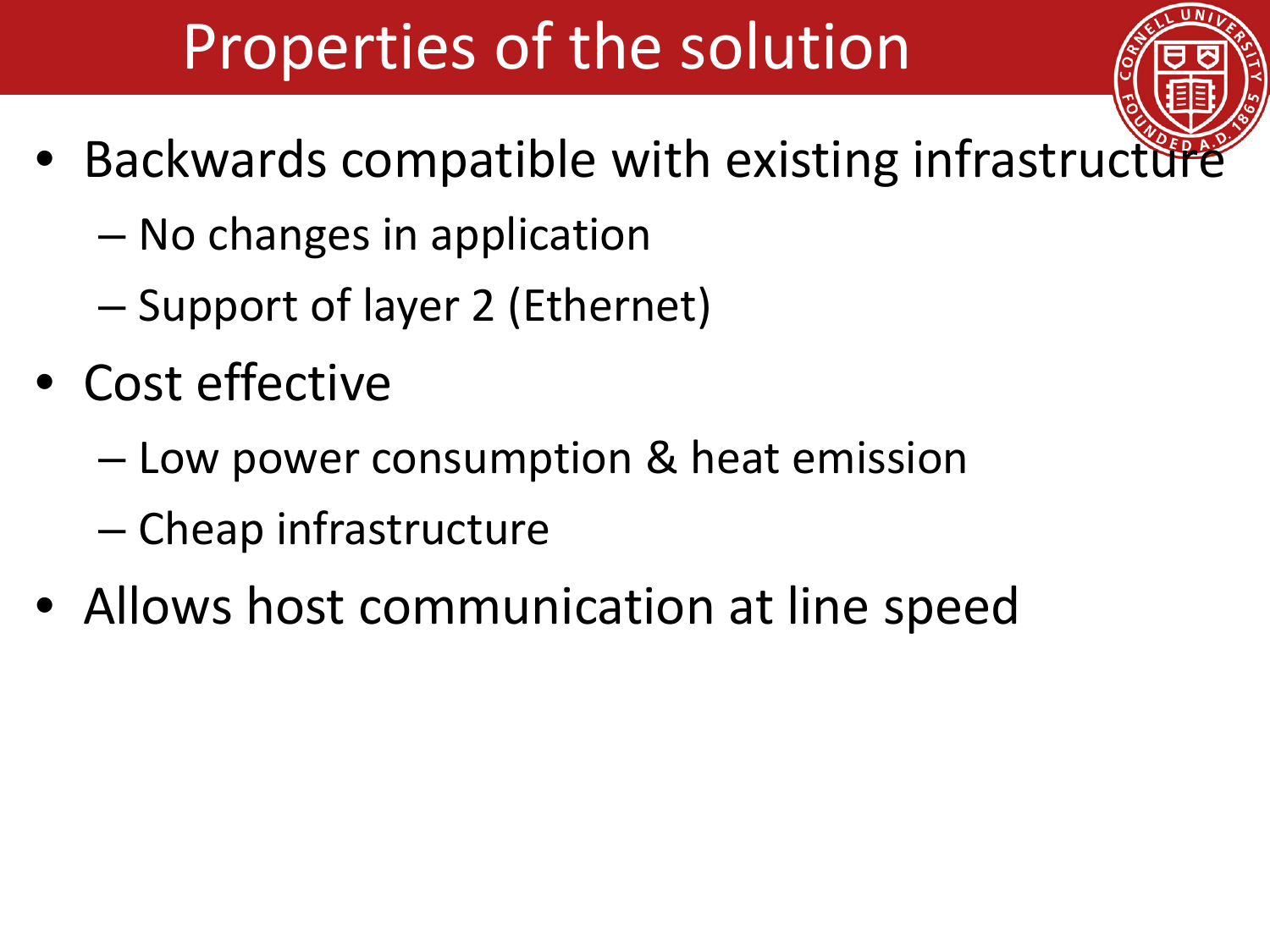## Clos Networks/Fat-Trees

- 
- Adopt a special instance of a Clos topology
- Similar trends in telephone switches led to designing a topology with high bandwidth by interconnecting smaller commodity switches.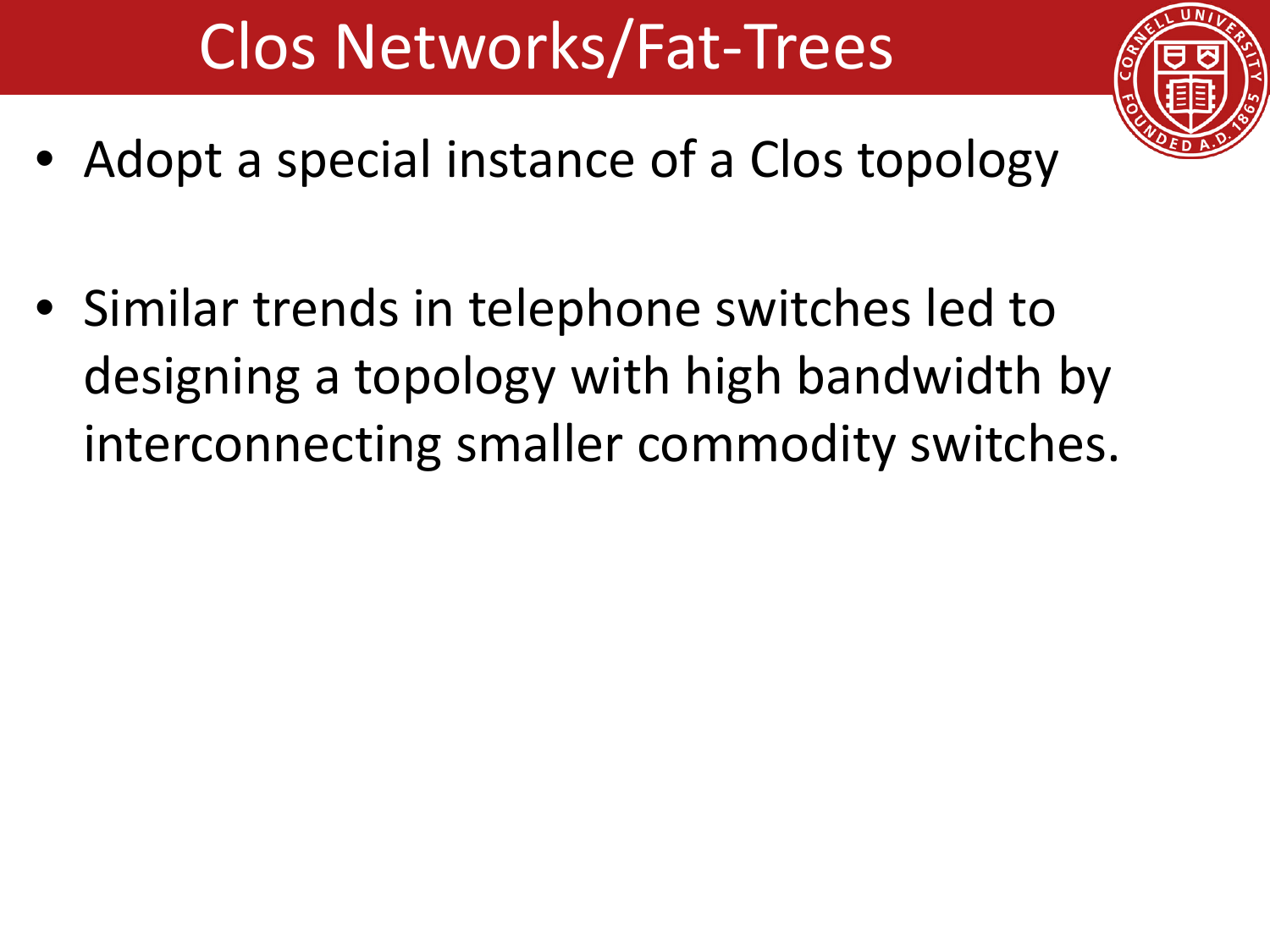#### FatTree-based DC Architecture



#### • *Inter-connect racks (of servers) using a fat-tree topology*

K-ary fat tree: three-layer topology (edge, aggregation and core)

- each pod consists of  $(k/2)^2$  servers & 2 layers of  $k/2$  k-port switches
- each edge switch connects to k/2 servers & k/2 aggr. switches
- each aggr. switch connects to k/2 edge & k/2 core switches
- $-$  (k/2)<sup>2</sup> core switches: each connects to k pods

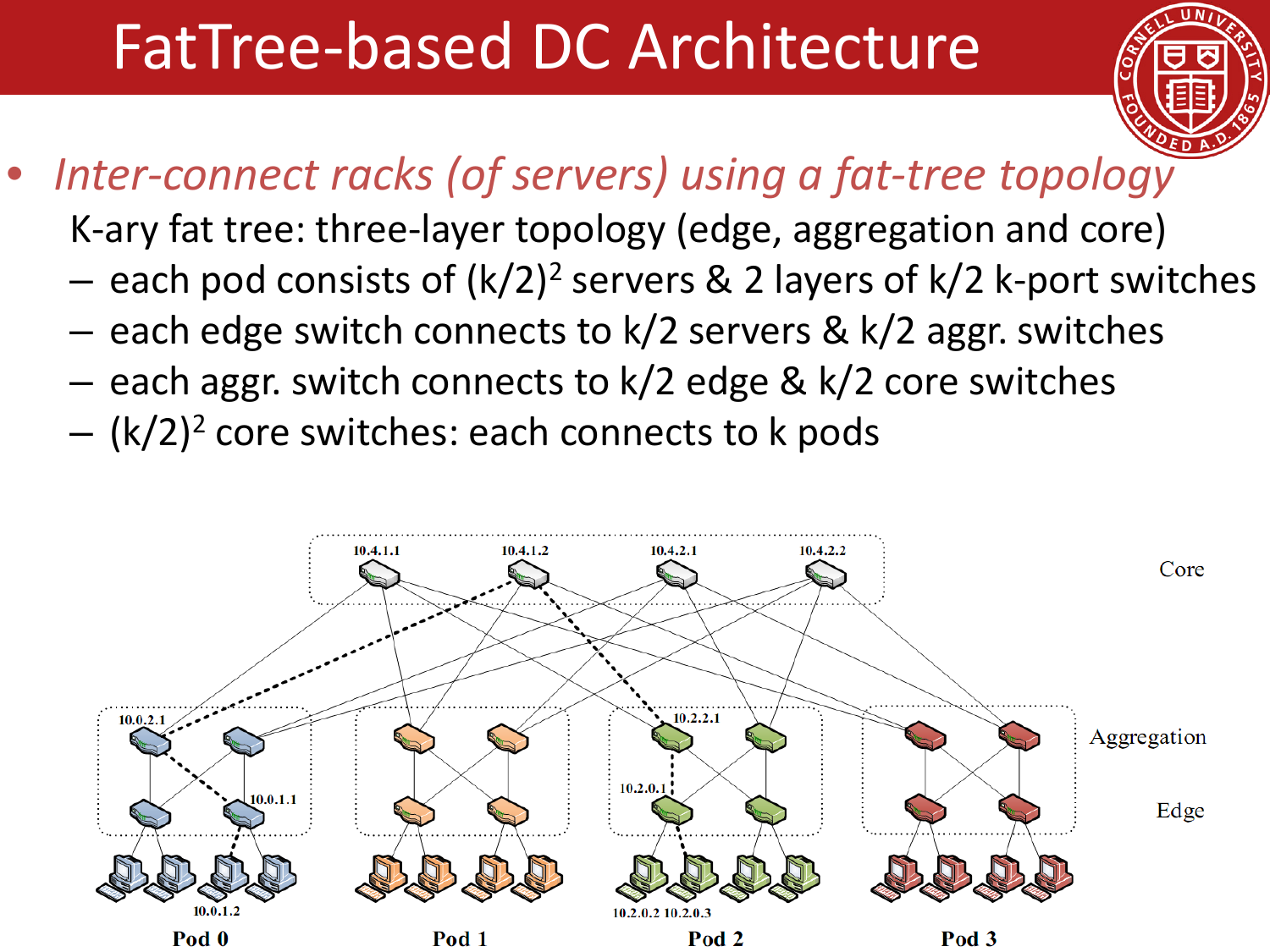#### FatTree-based DC Architecture



#### • **Why Fat-Tree?**

- Fat tree has identical bandwidth at any bisections
- Each layer has the same aggregated bandwidth
- Can be built using cheap devices with uniform capacity
	- Each port supports same speed as end host
	- All devices can transmit at line speed if packets are distributed uniform along available paths
- Great scalability: k-port switch supports  $k^3/4$  servers

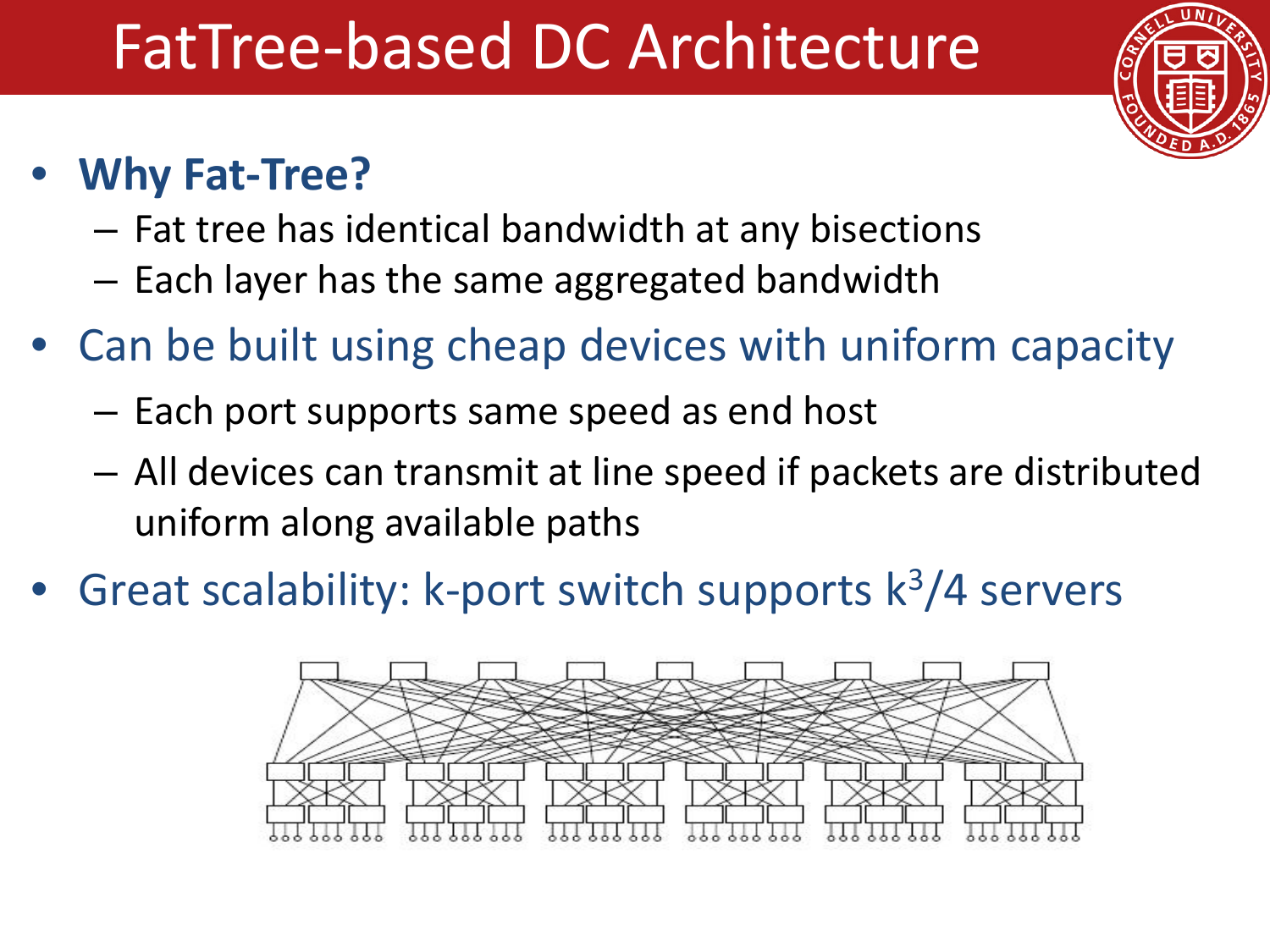## FatTree Topology is great, But…



- Does using fat-tree topology to inter-connect racks of servers in itself sufficient?
- What routing protocols should we run on these switches?
- Layer 2 switch algorithm: data plane flooding!
- Layer 3 IP routing:
	- shortest path IP routing will typically use only one path despite the path diversity in the topology
	- if using equal-cost multi-path routing at each switch independently and blindly, packet re-ordering may occur; further load may not necessarily be well-balanced
	- Aside: control plane flooding!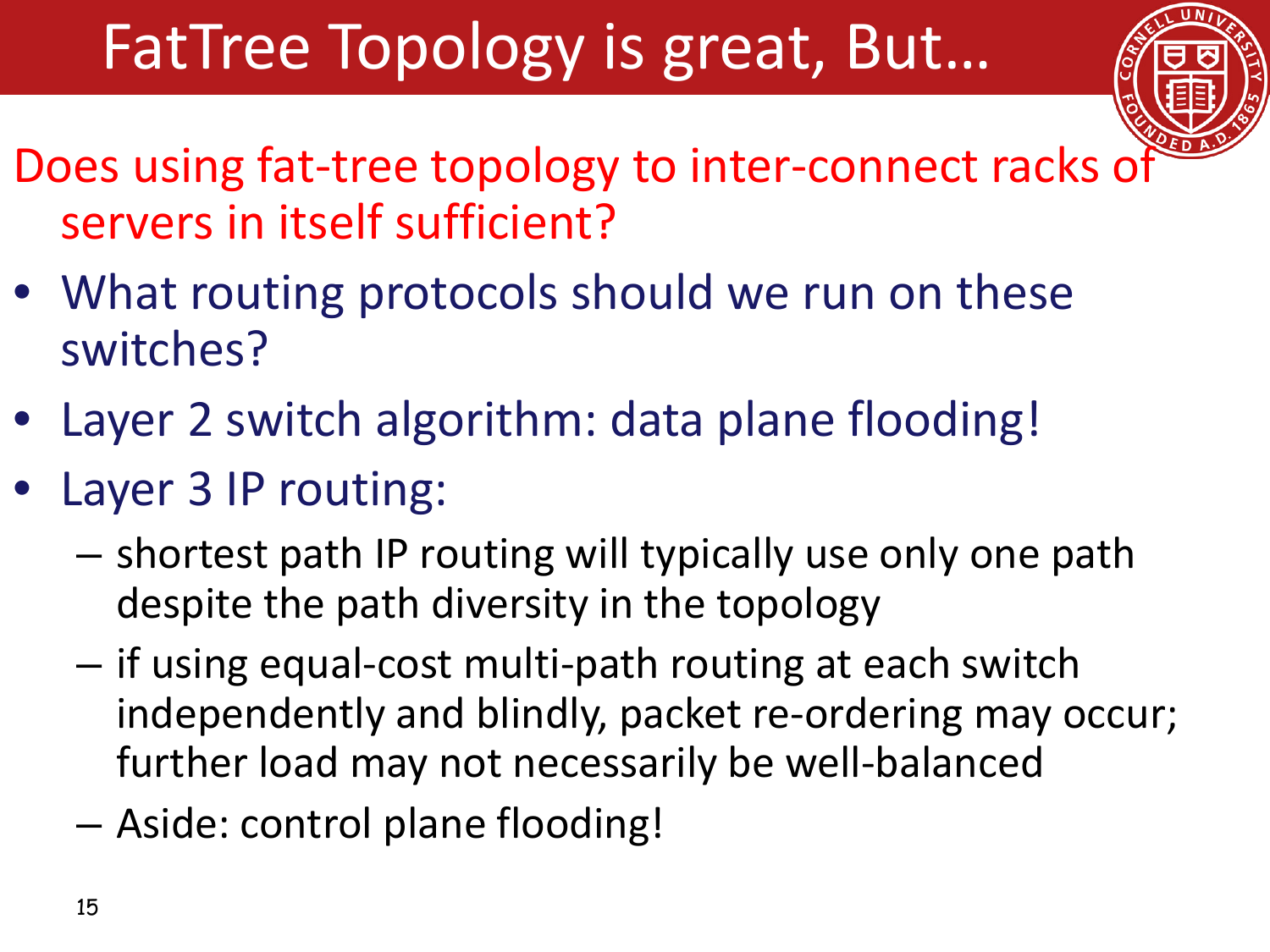#### Problems with Fat-tree



- Layer 3 will only use one of the existing equal cost paths
	- Bottlenecks up and down the fat-tree ○ Simple extension to IP forwarding
- Packet re-ordering occurs if layer 3 blindly takes advantage of path diversity ; further load may not necessarily be well-balanced
- Wiring complexity in large networks
	- Packing and placement technique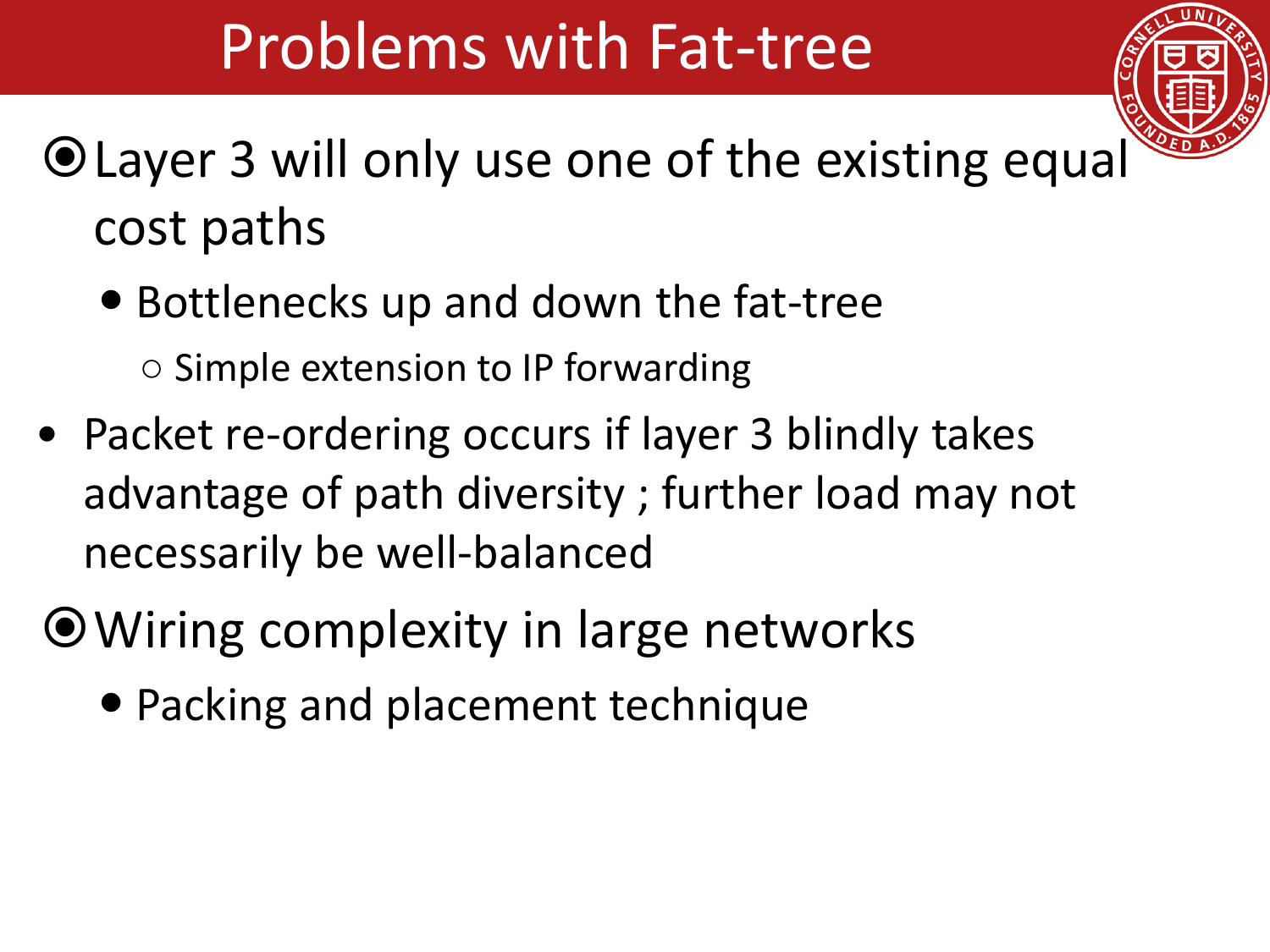

#### Enforce a special (IP) addressing scheme in DC

- unused.PodNumber.switchnumber.Endhost
- Allows host attached to same switch to route only through switch
- Allows inter-pod traffic to stay within pod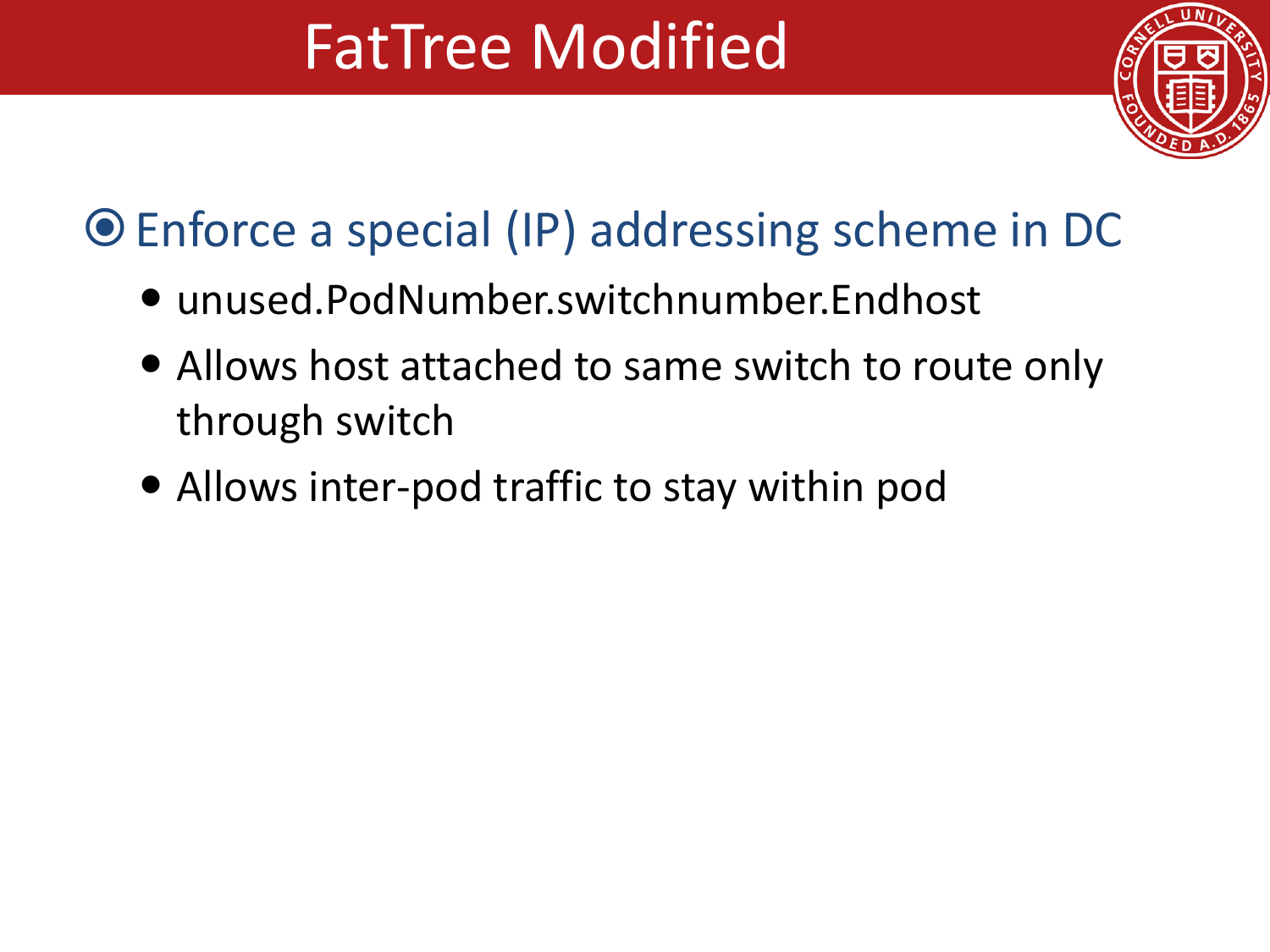

- Use two level look-ups to distribute traffic and maintain packet ordering
	- First level is prefix lookup
		- used to route down the topology to servers
	- Second level is a suffix lookup
		- used to route up towards core
		- maintain packet ordering by using same ports for same server
		- Diffuses and spreads out traffic

| <b>Prefix</b> | <b>Output port</b> |               |                    |
|---------------|--------------------|---------------|--------------------|
| 10.2.0.0/24   |                    |               |                    |
| 10.2.1.0/24   |                    |               |                    |
| 0.0.0.0/0     |                    | <b>Suffix</b> | <b>Output port</b> |
|               |                    | 0.0.0.2/8     |                    |
|               |                    | 0.0.0.3/8     |                    |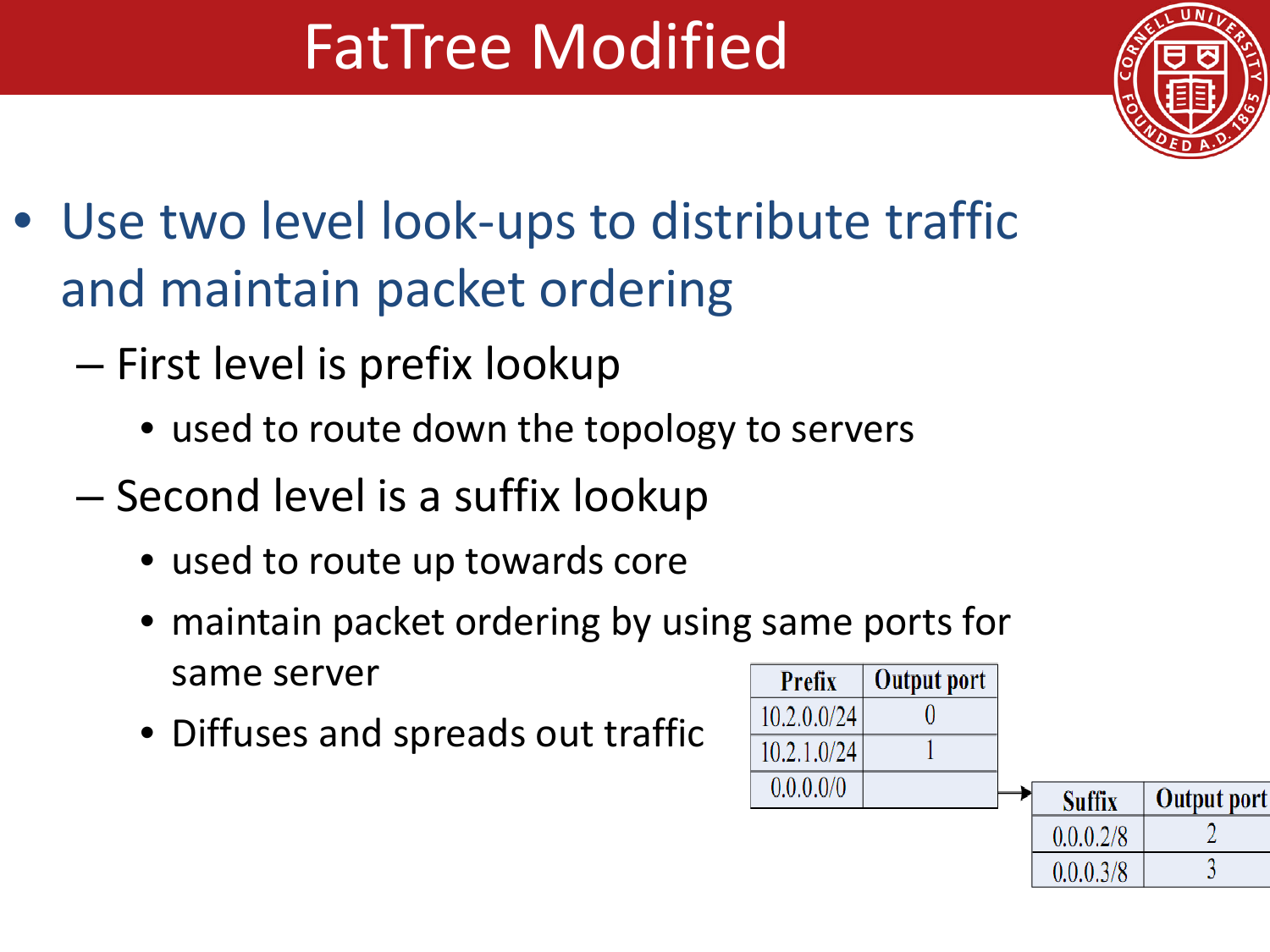

Diffusion Optimizations (routing options)

- 1. Flow classification, Denote a *flow* as a sequence of packets; pod switches forward subsequent packets of the same flow to same outgoing port. And periodically reassign a minimal number of output ports
	- Eliminates local congestion
	- Assign traffic to ports on a per-flow basis instead of a per-host basis, Ensure fair distribution on flows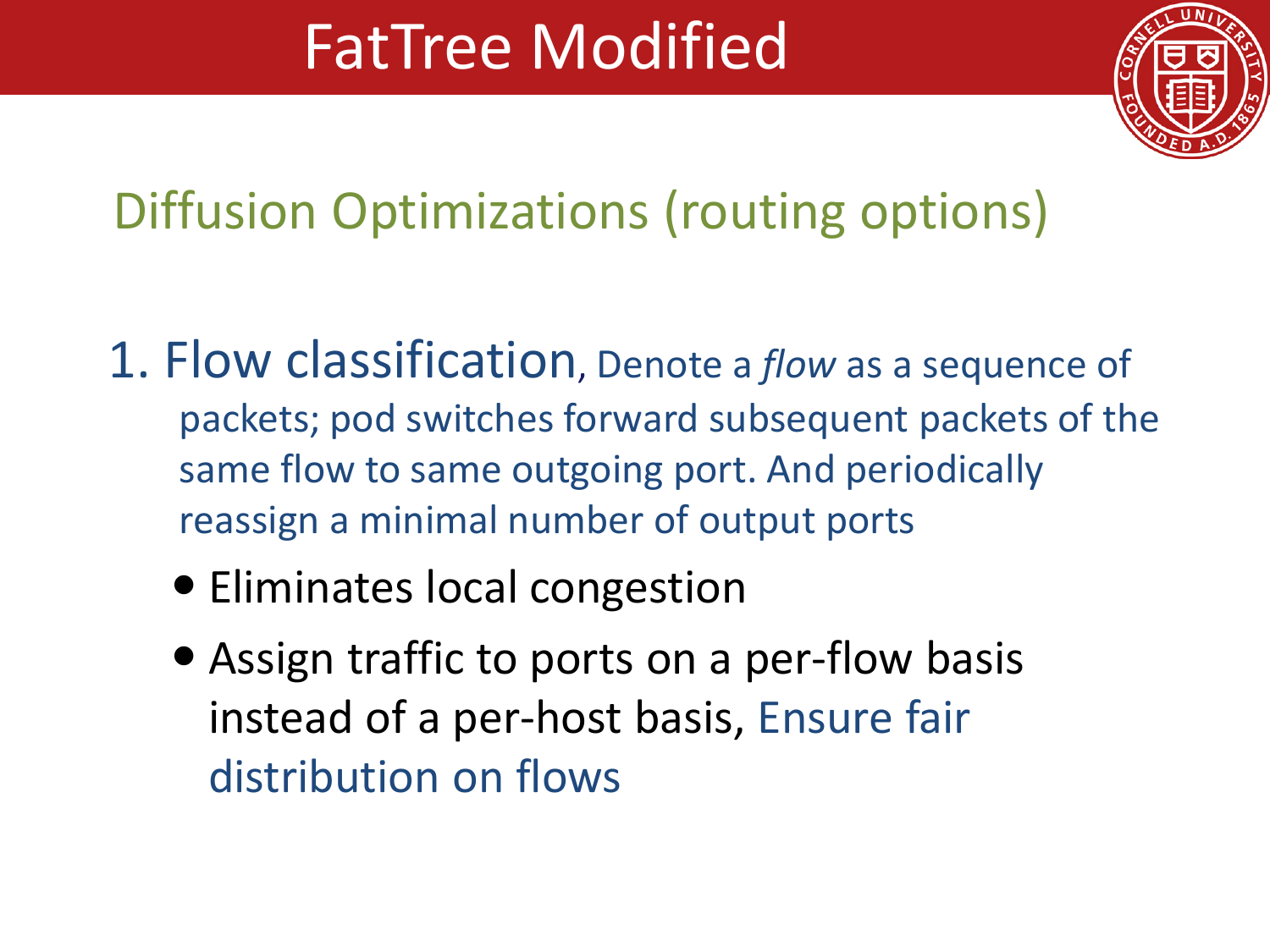

- 2. Flow scheduling, Pay attention to routing *large flows*, edge switches detect any outgoing flow whose size grows above a predefined threshold, and then send notification to a *central scheduler*. The central scheduler tries to assign non-conflicting paths for these large flows.
	- Eliminates global congestion
	- Prevent long lived flows from sharing the same links
	- Assign long lived flows to different links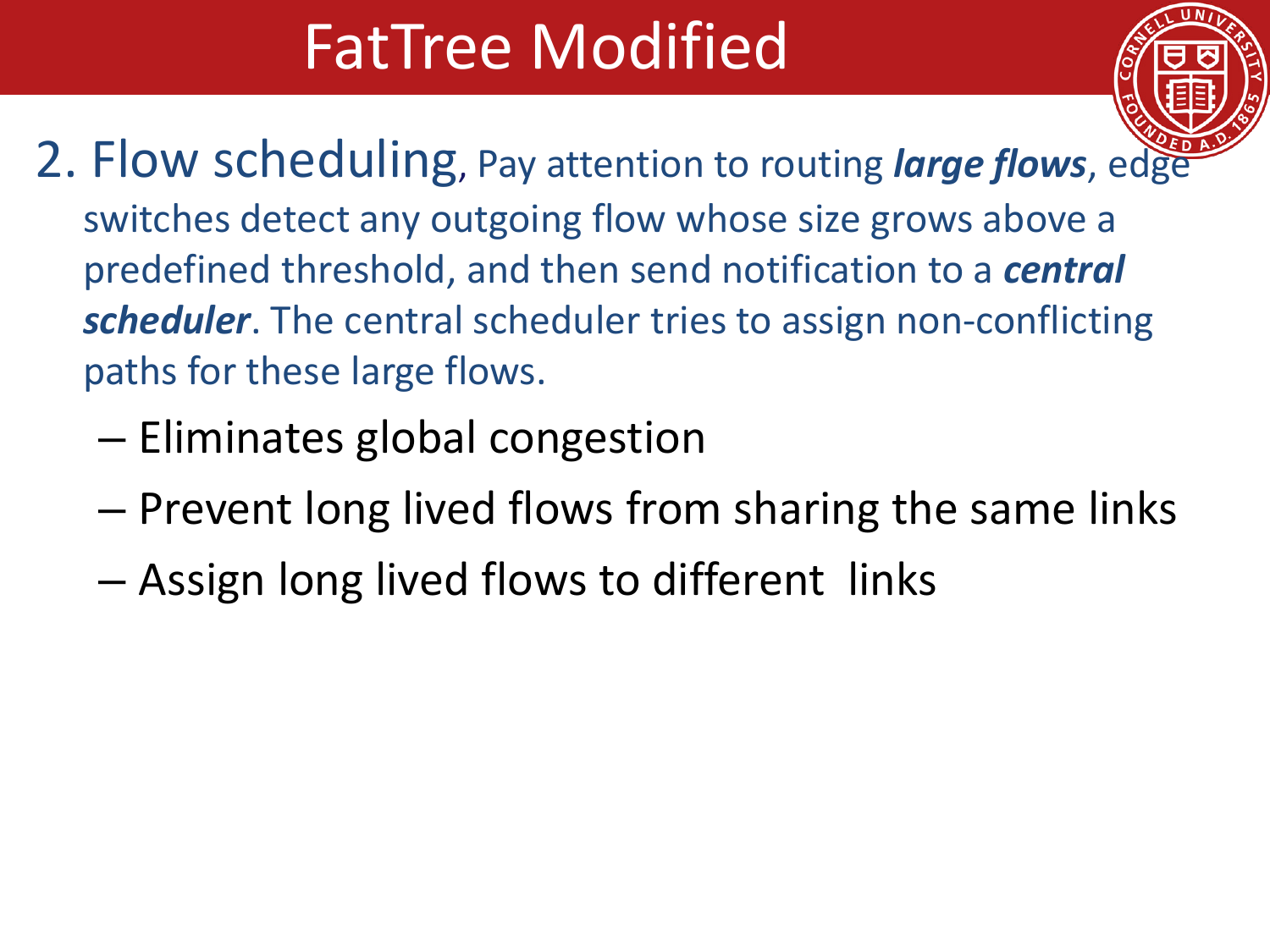### Fault Tolerance



- In this scheme, each switch in the network maintains a BFD (Bidirectional Forwarding Detection) session with each of its neighbors to determine when a link or neighboring switch fails
	- Failure between upper layer and core switches
		- Outgoing inter-pod traffic, local routing table marks the affected link as unavailable and chooses another core switch
		- $\odot$  Incoming inter-pod traffic, core switch broadcasts a tag to upper switches directly connected signifying its inability to carry traffic to that entire pod, then upper switches avoid that core switch when assigning flows destined to that pod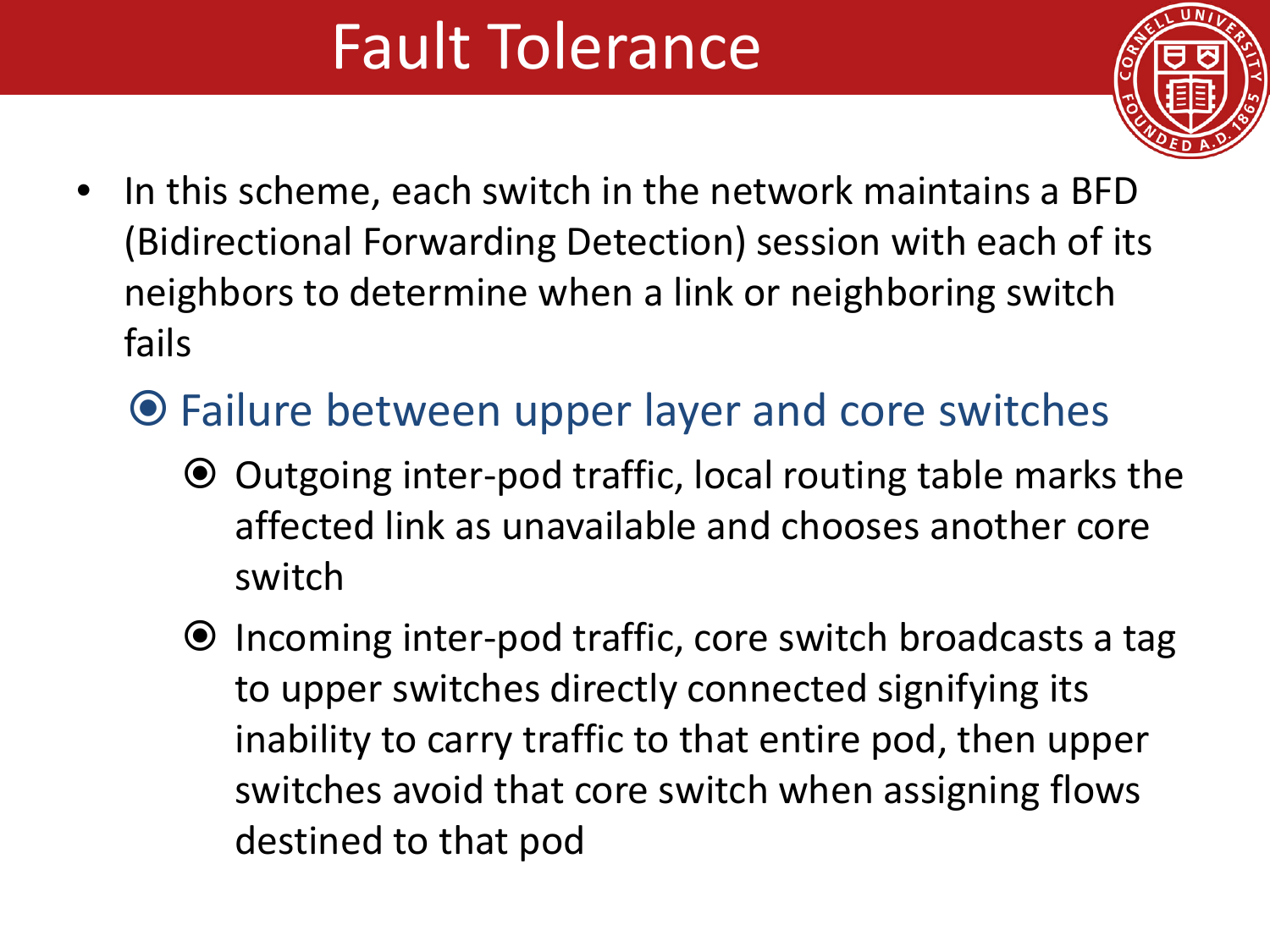### Fault Tolerance



- Failure between lower and upper layer switches
	- Outgoing inter- and intra pod traffic from lower-layer,
		- the local flow classifier sets the cost to infinity and does not assign it any new flows, chooses another upper layer switch
	- Intra-pod traffic using upper layer switch as intermediary
		- Switch broadcasts a tag notifying all lower level switches, these would check when assigning new flows and avoid it
	- Inter-pod traffic coming into upper layer switch
		- Tag to all its core switches signifying its ability to carry traffic, core switches mirror this tag to all upper layer switches, then upper switches avoid affected core switch when assigning new flaws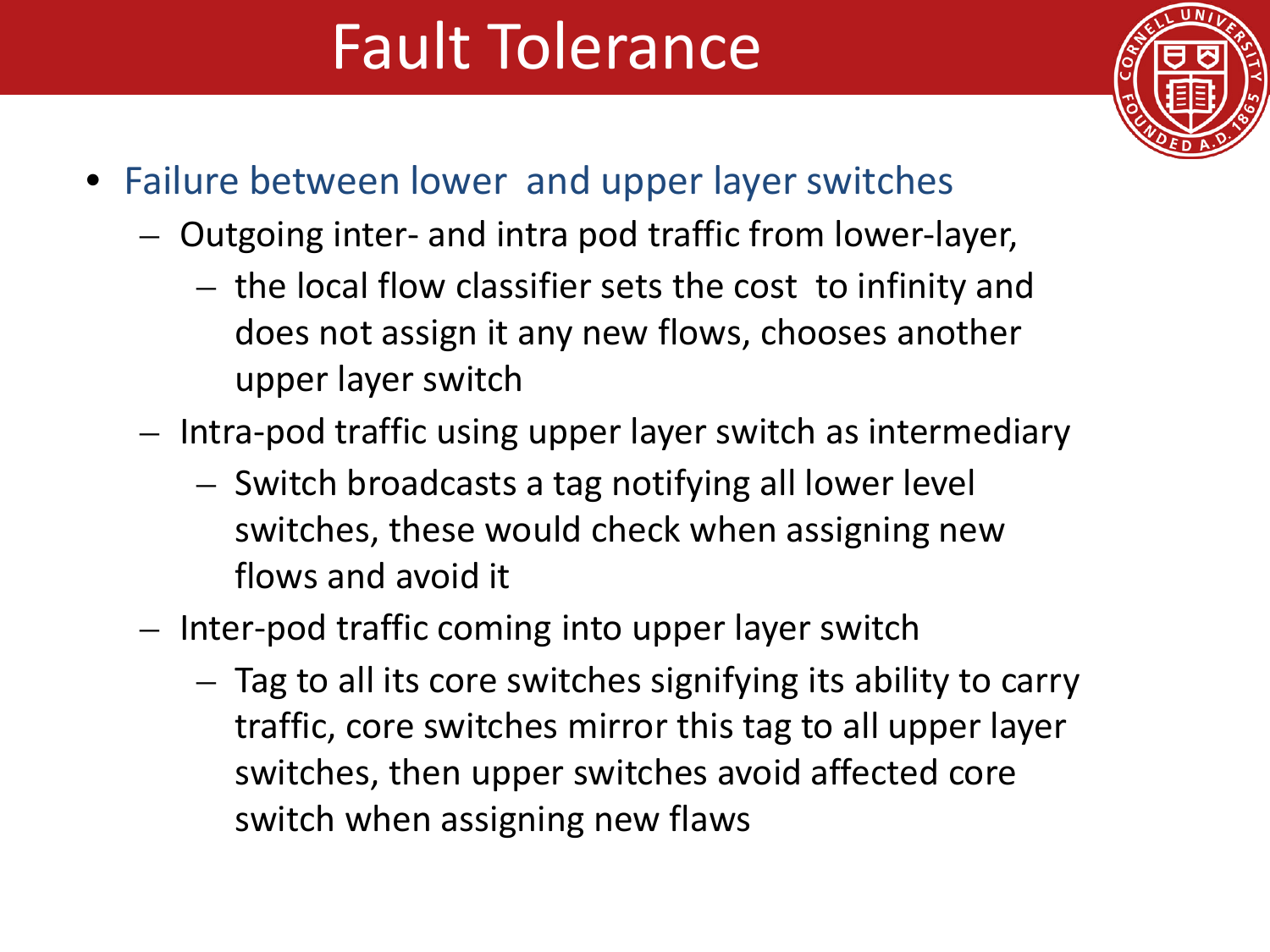## Packing



- Each pod consists of 12 racks with 48 machines each, and 48 individual 48-port GigE switches
- Place the 48 switches in a centralized rack
- Cables moves in sets of 12 from pod to pod and in sets of 48 from racks to pod switches opens additional opportunities for packing to reduce wiring complexity
- Minimize total cable length by placing racks around the pod switch in two dimensions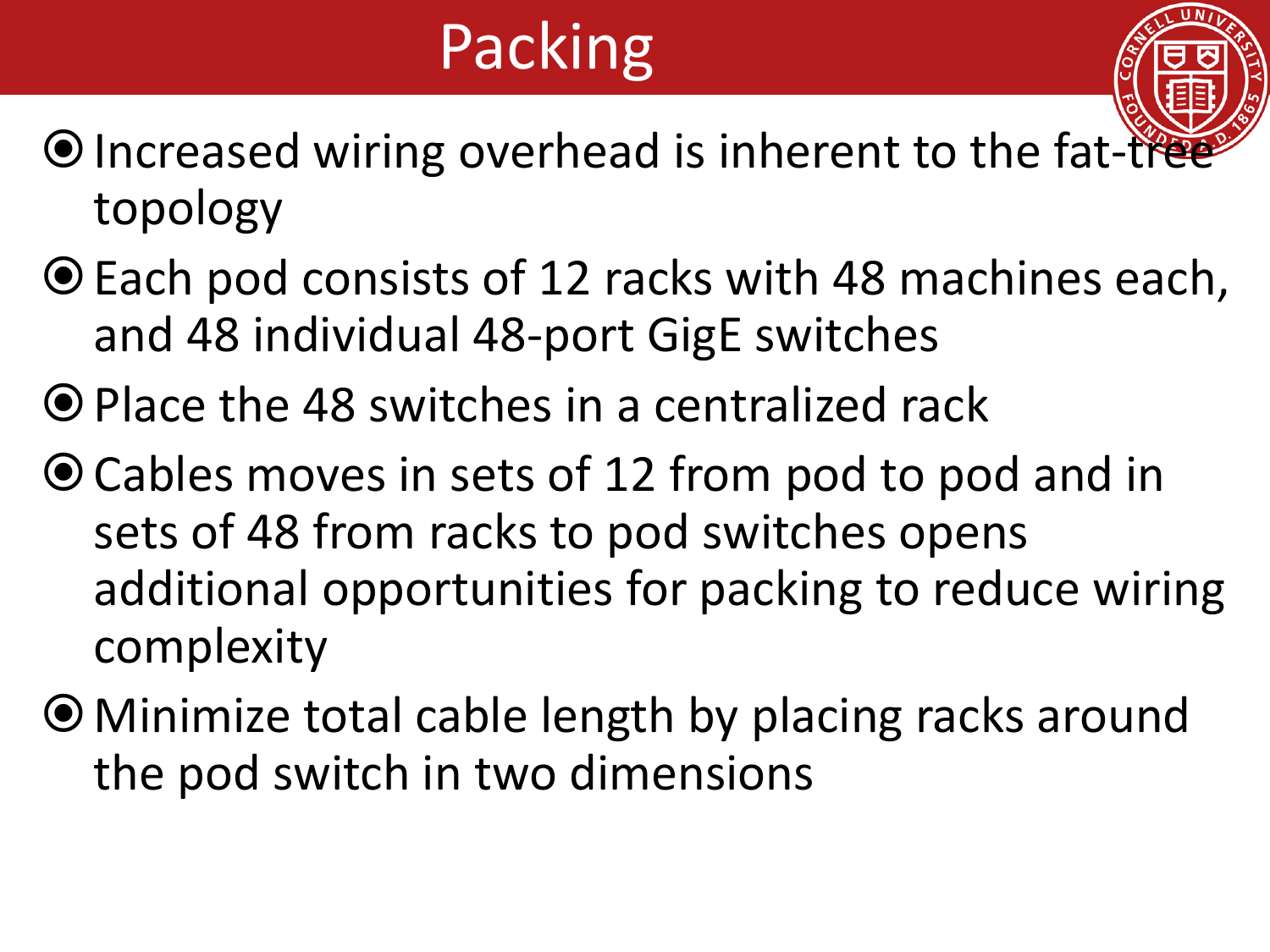#### Packing





Figure 8: Proposed packaging solution. The only external cables are between the pods and the core nodes.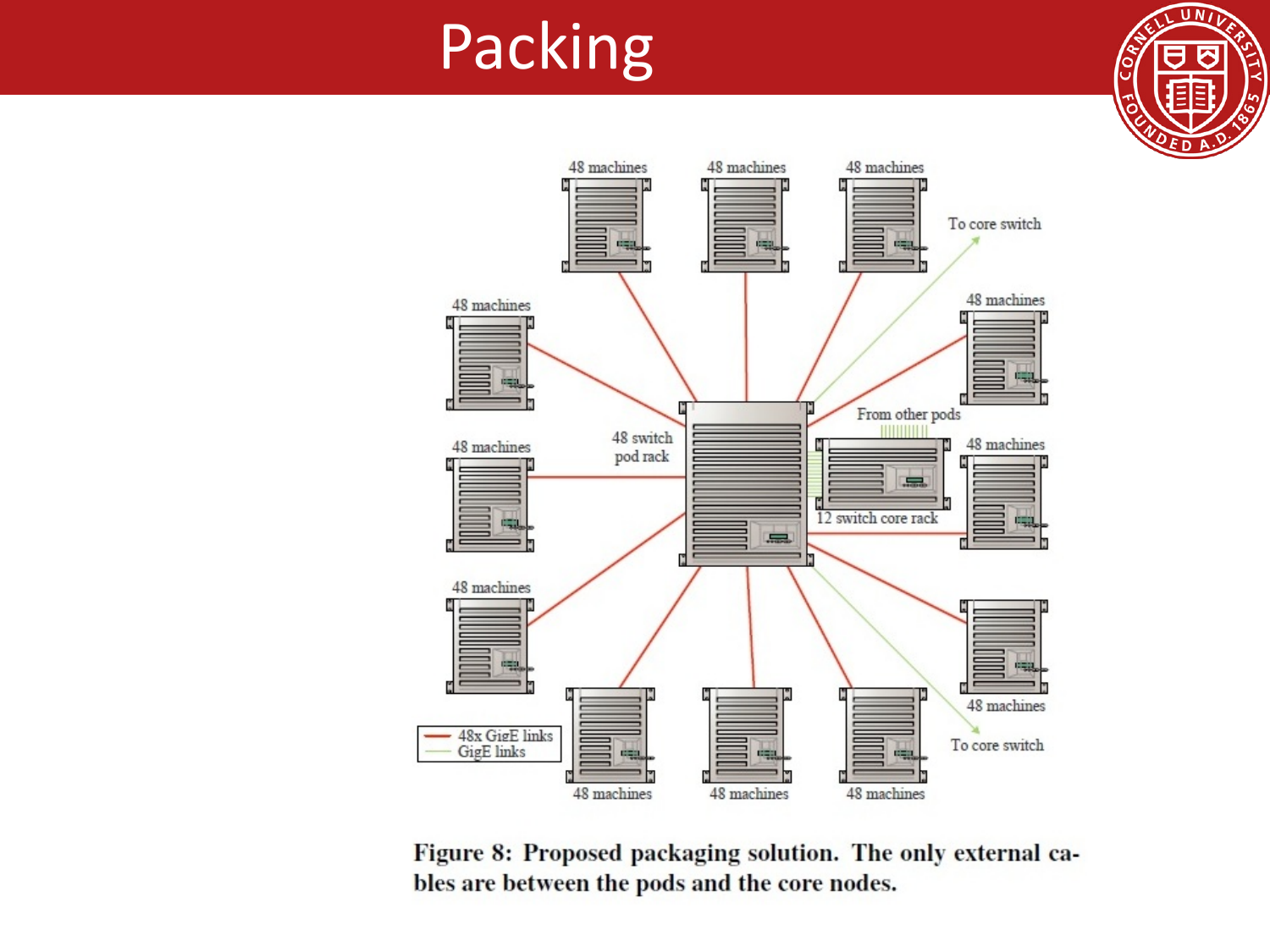### Evaluation

• Benchmark suite of communication mappings to evaluate the performance of the 4-port fat-tree using the TwoLevelTable switches, FlowClassifier ans the FlowScheduler and compare to hirarchical tree with 3.6:1 oversubscription ratio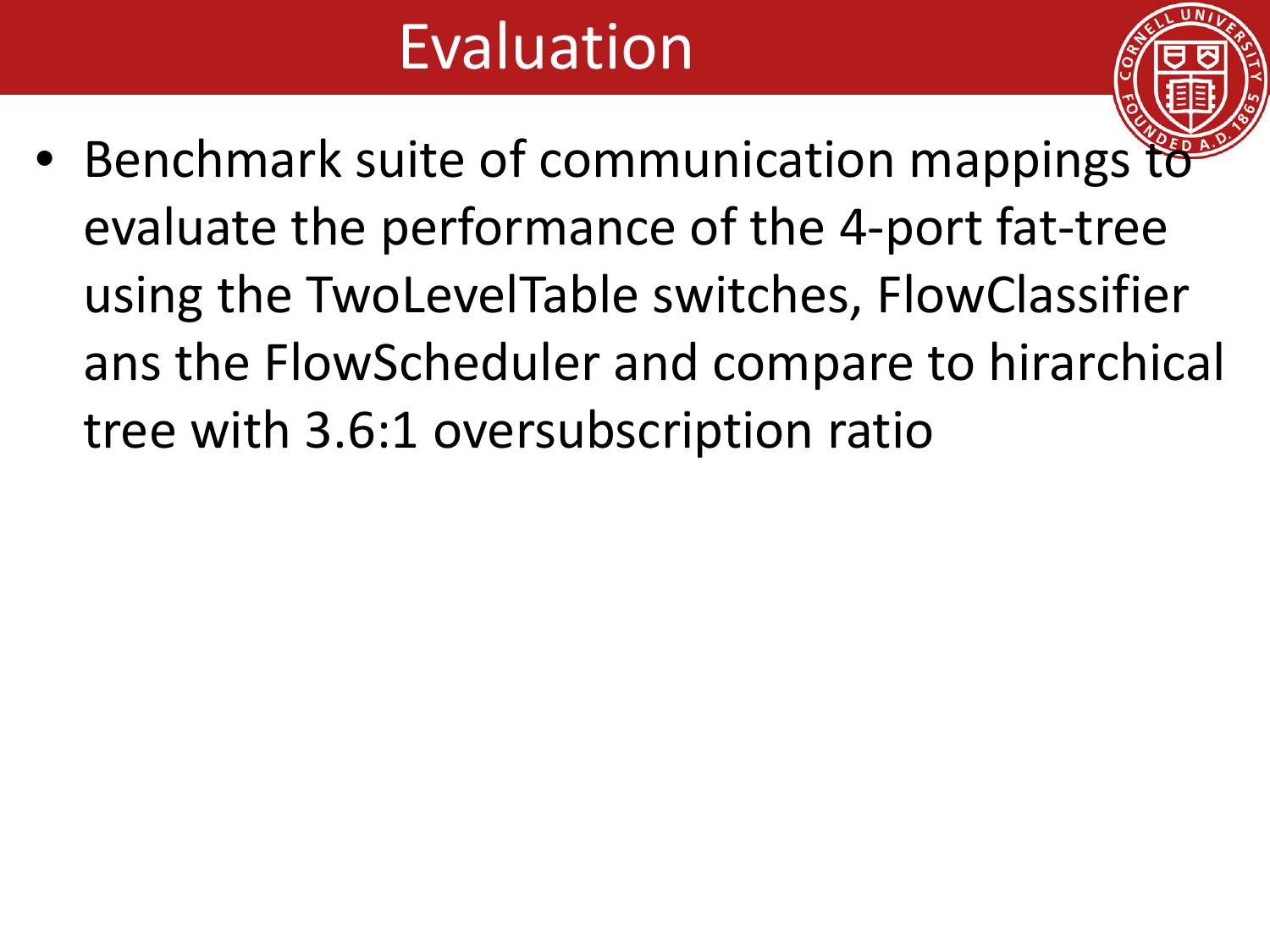#### Results: Network Utilization



| <b>Test</b>               | Tree   | Two-Level Table | <b>Flow Classification</b> | <b>Flow Scheduling</b> |
|---------------------------|--------|-----------------|----------------------------|------------------------|
| Random                    | 53.4%  | 75.0%           | 76.3%                      | 93.5%                  |
| Stride (1)                | 100.0% | 100.0%          | 100.0%                     | 100.0%                 |
| Stride (2)                | 78.1%  | 100.0%          | 100.0%                     | 99.5%                  |
| Stride (4)                | 27.9%  | 100.0%          | 100.0%                     | 100.0%                 |
| Stride (8)                | 28.0%  | 100.0%          | 100.0%                     | 99.9%                  |
| Staggered Prob (1.0, 0.0) | 100.0% | 100.0%          | 100.0%                     | 100.0%                 |
| Staggered Prob (0.5, 0.3) | 83.6%  | 82.0%           | 86.2%                      | 93.4%                  |
| Staggered Prob (0.2, 0.3) | 64.9%  | 75.6%           | 80.2%                      | $88.5\%$               |
| Worst cases:              |        |                 |                            |                        |
| Inter-pod Incoming        | 28.0%  | 50.6%           | 75.1%                      | 99.9%                  |
| Same-ID Outgoing          | 27.8%  | 38.5%           | 75.4%                      | 87.4%                  |

Table 2: Aggregate Bandwidth of the network, as a percentage of ideal bisection bandwidth for the Tree, Two-Level Table, Flow Classification, and Flow Scheduling methods. The ideal bisection bandwidth for the fat-tree network is 1.536Gbps.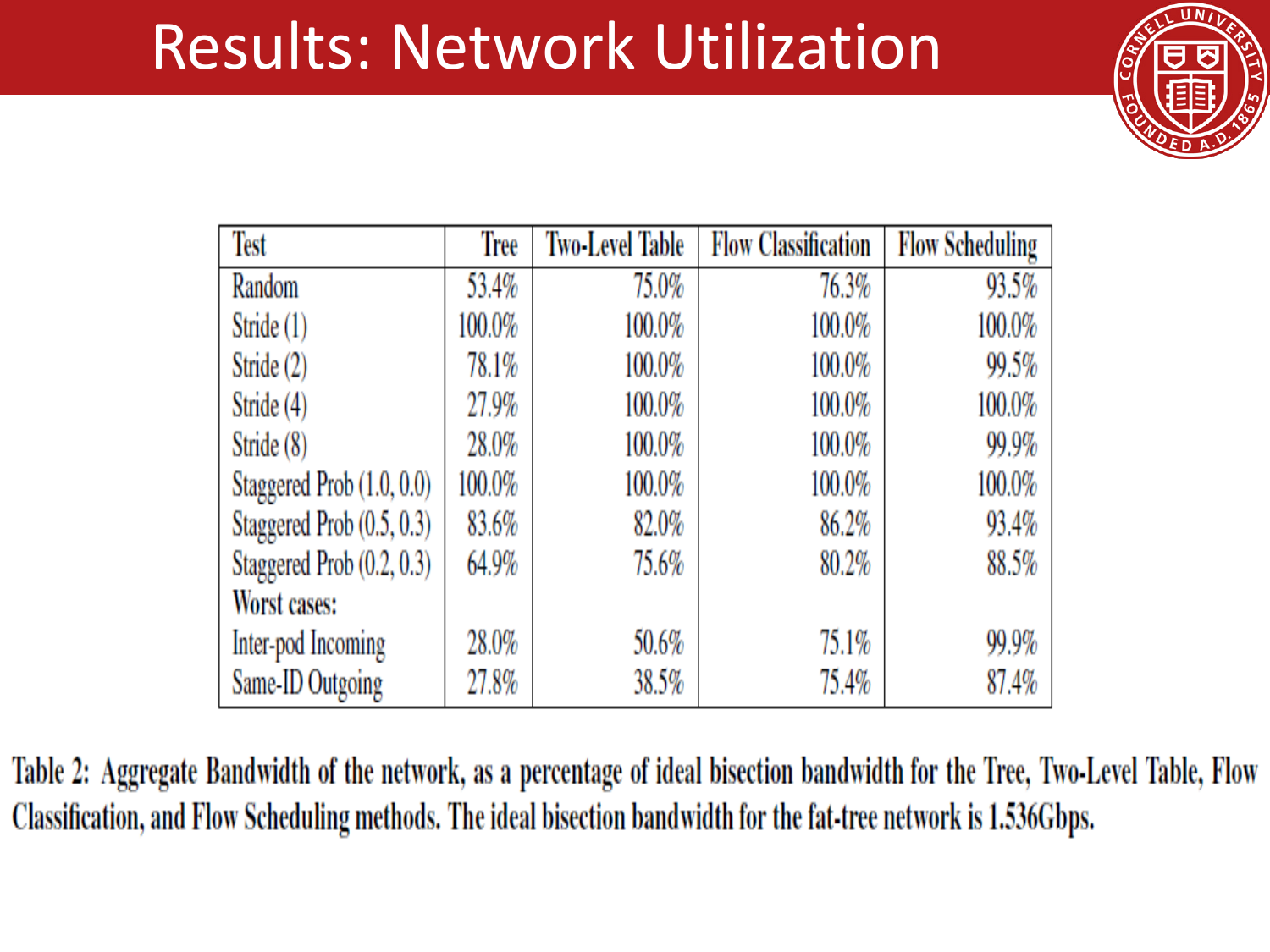#### Results: Heat & Power Consumption



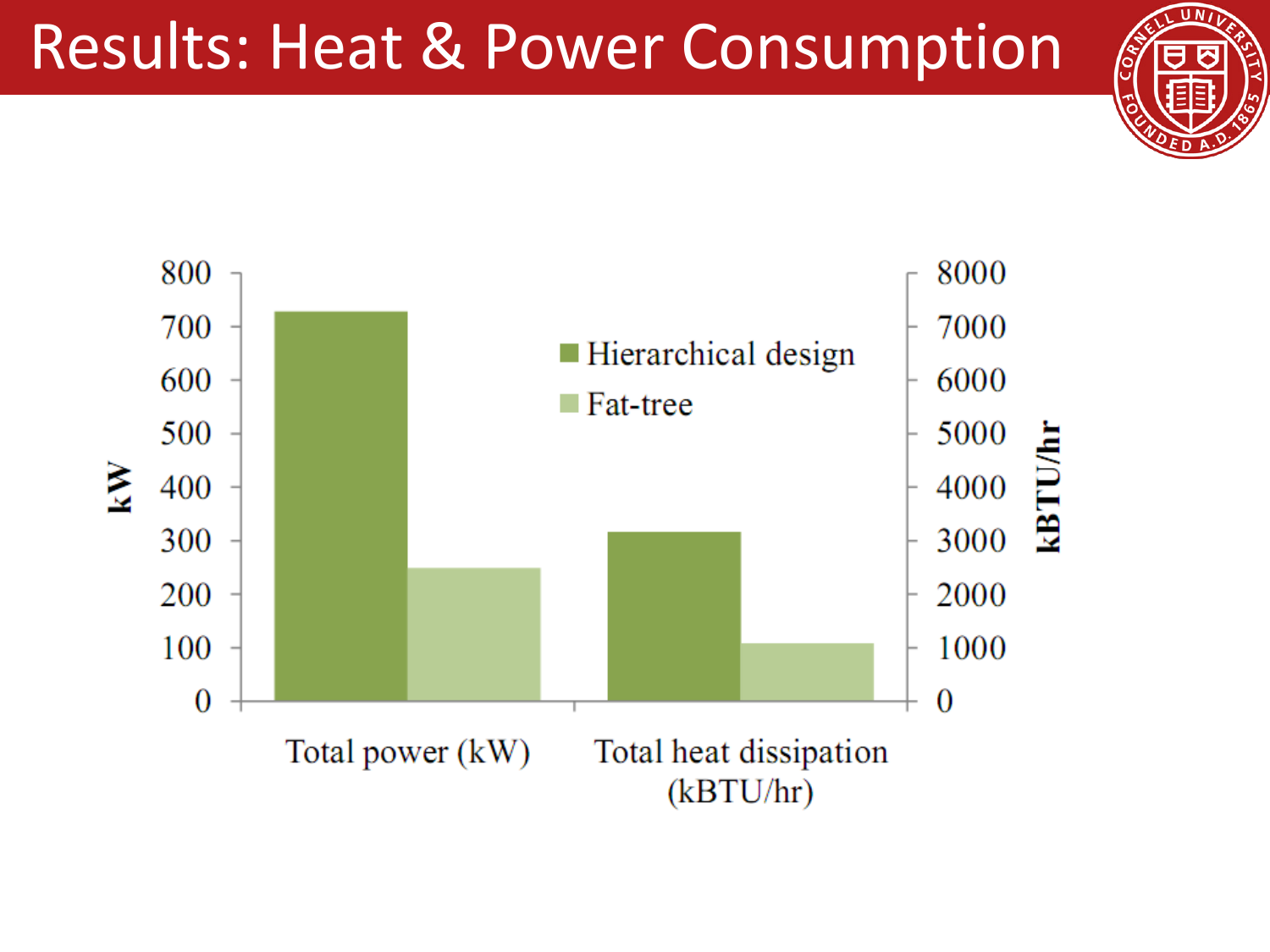#### **Perspective**

- $\odot$  Bandwidth is the scalability bottleneck in large scale clusters
- Existing solutions are expensive and limit cluster size
- Fat-tree topology with scalable routing and backward compatibility with TCP/IP and Ethernet
- Large number of commodity switches have the potential of displacing high end switches in DC the same way clusters of commodity PCs have displaced supercomputers for high end computing environments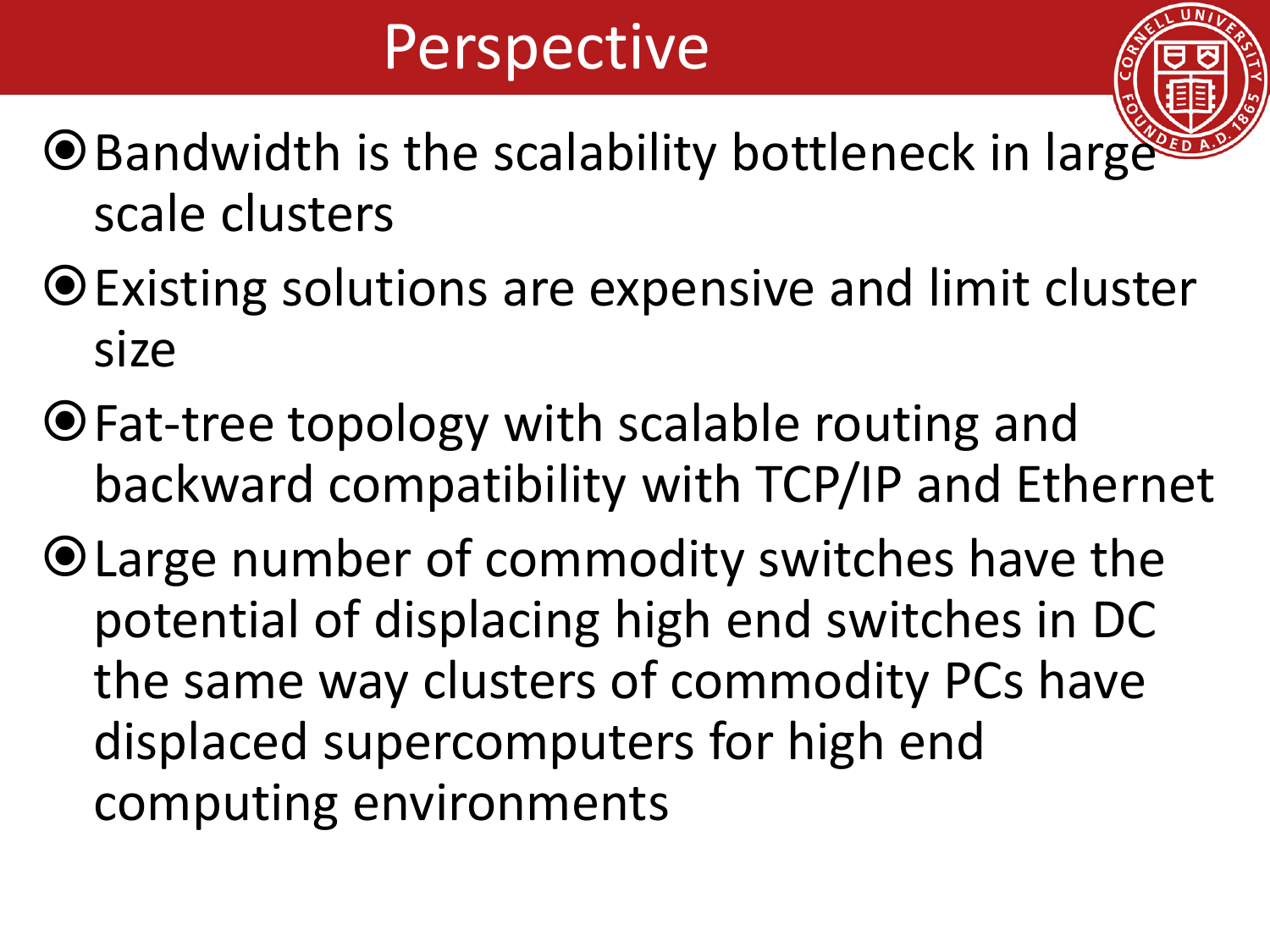#### Other Data Center Architectures

- 
- A Scalable, Commodity Data Center Network Architectu
	- a new Fat-tree "inter-connection" structure (topology) to increases "bi-section" bandwidth
		- needs "new" addressing, forwarding/routing
- VL2: A Scalable and Flexible Data Center Network
	- consolidate layer-2/layer-3 into a "virtual layer 2"
	- separating "naming" and "addressing", also deal with dynamic load-balancing issues
- Other Approaches:
- PortLand: A Scalable Fault-Tolerant Layer 2 Data Center Network Fabric
- BCube: A High-Performance, Server-centric Network Architecture for Modular Data Centers